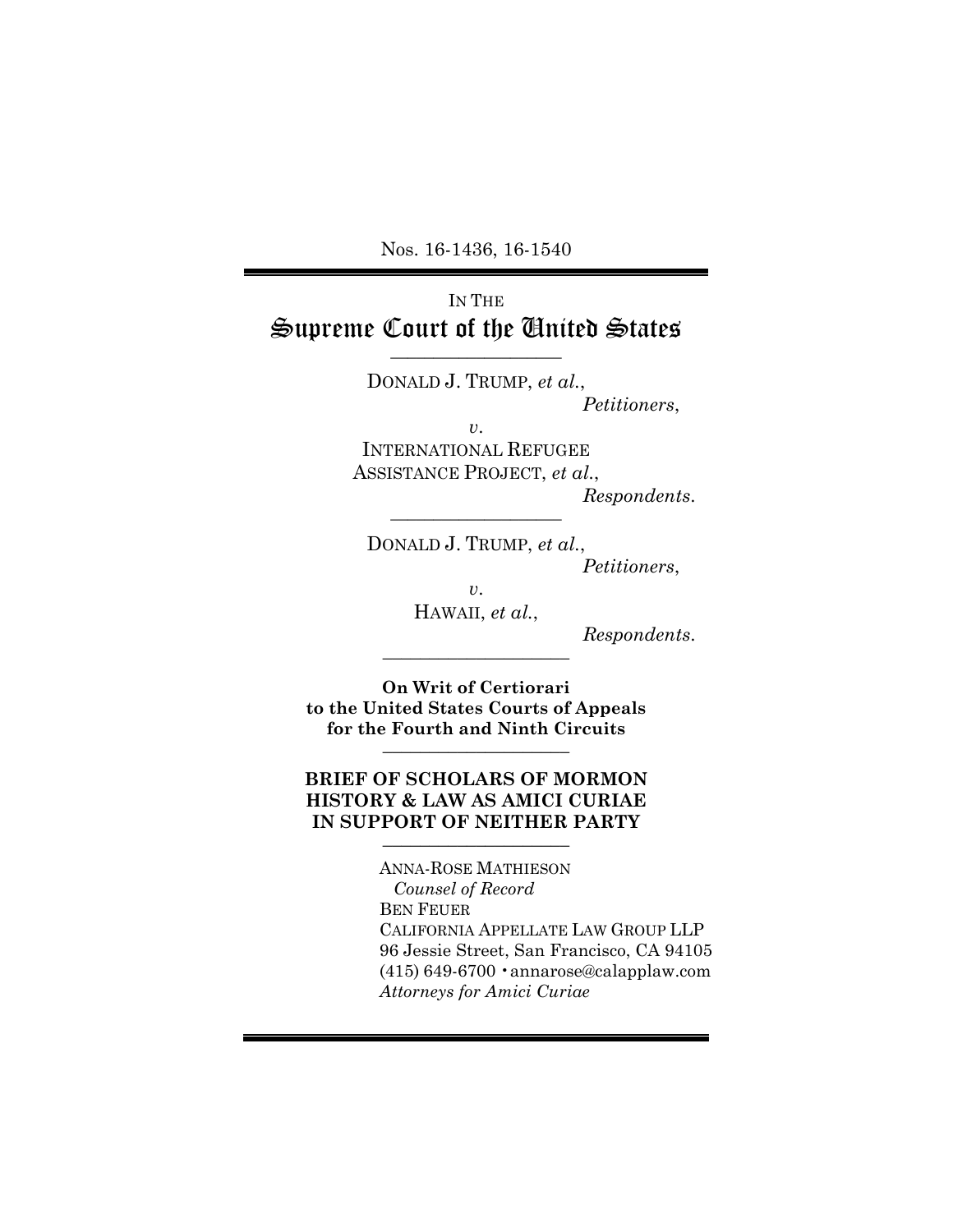# **TABLE OF CONTENTS**

| INTRODUCTION AND SUMMARY OF                                                                                                                                                                                  |
|--------------------------------------------------------------------------------------------------------------------------------------------------------------------------------------------------------------|
|                                                                                                                                                                                                              |
| The History of Religious Discrimination<br>L.<br><b>Against Mormon Immigrants</b><br>Demonstrates the Need for Vigilant<br>Judicial Review of Government Actions<br>Based on Fear of Religious Minorities  9 |
| A.<br>Mormons Were the Objects of<br>Widespread Religious Hostility in the                                                                                                                                   |
| Animus Against Mormons Was<br>В.<br>Often Linked to Animus Against<br>Muslims or Other "Foreigners" 13                                                                                                       |
| $C_{\cdot}$<br>Nineteenth-Century Immigration<br><b>Restrictions Targeted Mormons</b><br>Because of Religious Animus  16                                                                                     |
| The Effects of the Federal<br>D.<br>Government's Targeting of<br>Mormons Lingered for Decades 20                                                                                                             |
| II.<br>The First Amendment Requires Courts<br>to Take a Hard Look at the<br>Government's Justifications and<br>Motivations for Actions That Disparately                                                      |
|                                                                                                                                                                                                              |

i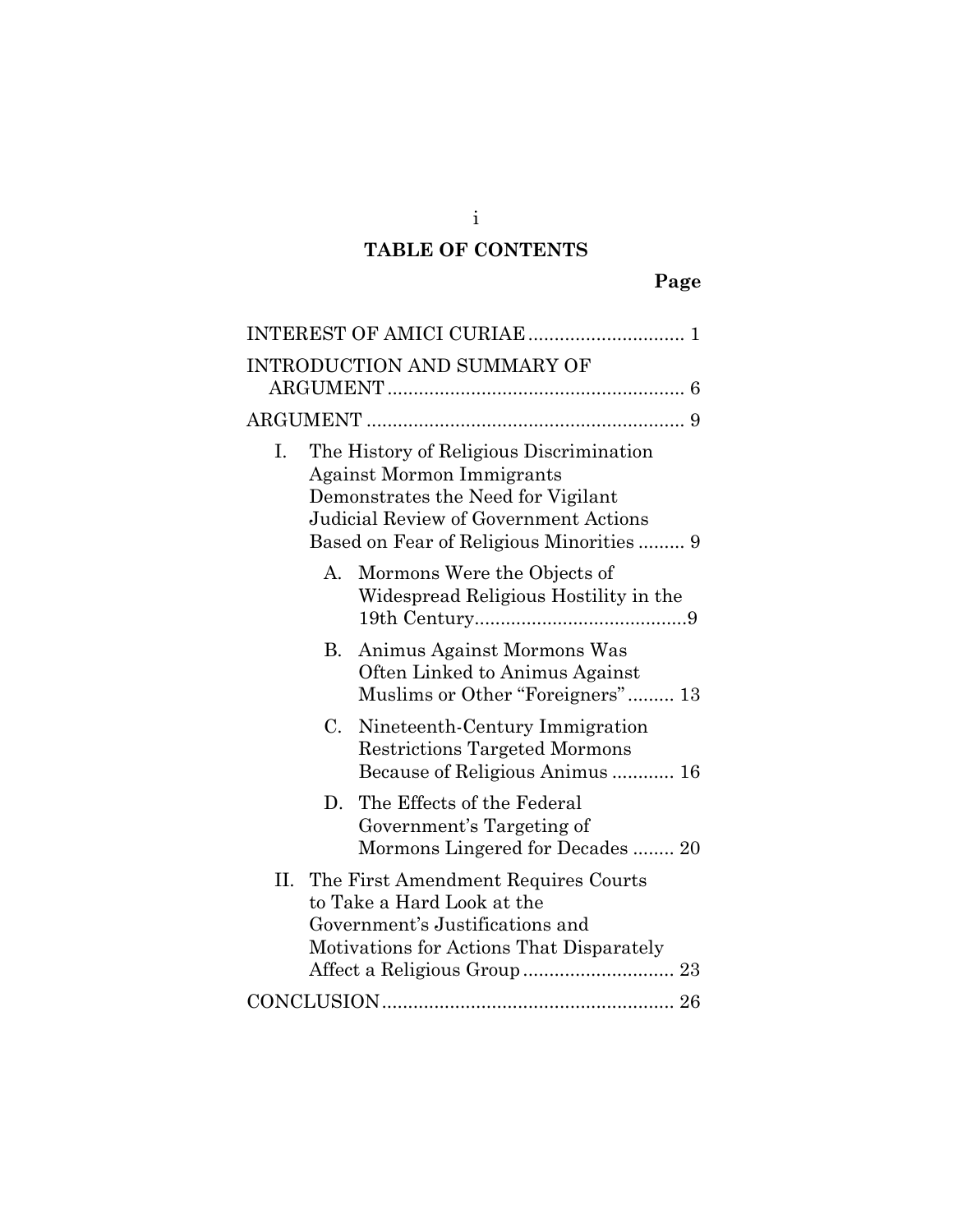# **TABLE OF AUTHORITIES**

# **Page**

| <b>CASES</b>                                                                                    |
|-------------------------------------------------------------------------------------------------|
| Church of the Lukumi Babalu Aye, Inc. v. City<br>of Hialeah,                                    |
|                                                                                                 |
| Davis v. Beason,                                                                                |
| Hawai'i v. Trump,<br>No. CV 17-00050 DKW-KSC, 2017 WL<br>1011673 (D. Haw. Mar. 15, 2017) 23, 24 |
| Int'l Refugee Assistance Project v. Trump,                                                      |
| Kerry v. Din,                                                                                   |
| Kleindienst v. Mandel,                                                                          |
| Lynch v. Donnelly,                                                                              |
| McCreary Cnty., Kentucky v. Am. Civil<br>Liberties Union of Kentucky,                           |
| Romer v. Evans,                                                                                 |
|                                                                                                 |
| United States v. Carolene Products Co.,                                                         |
| Washington v. Trump,                                                                            |
| <b>CONSTITUTIONAL PROVISIONS</b>                                                                |
|                                                                                                 |

ii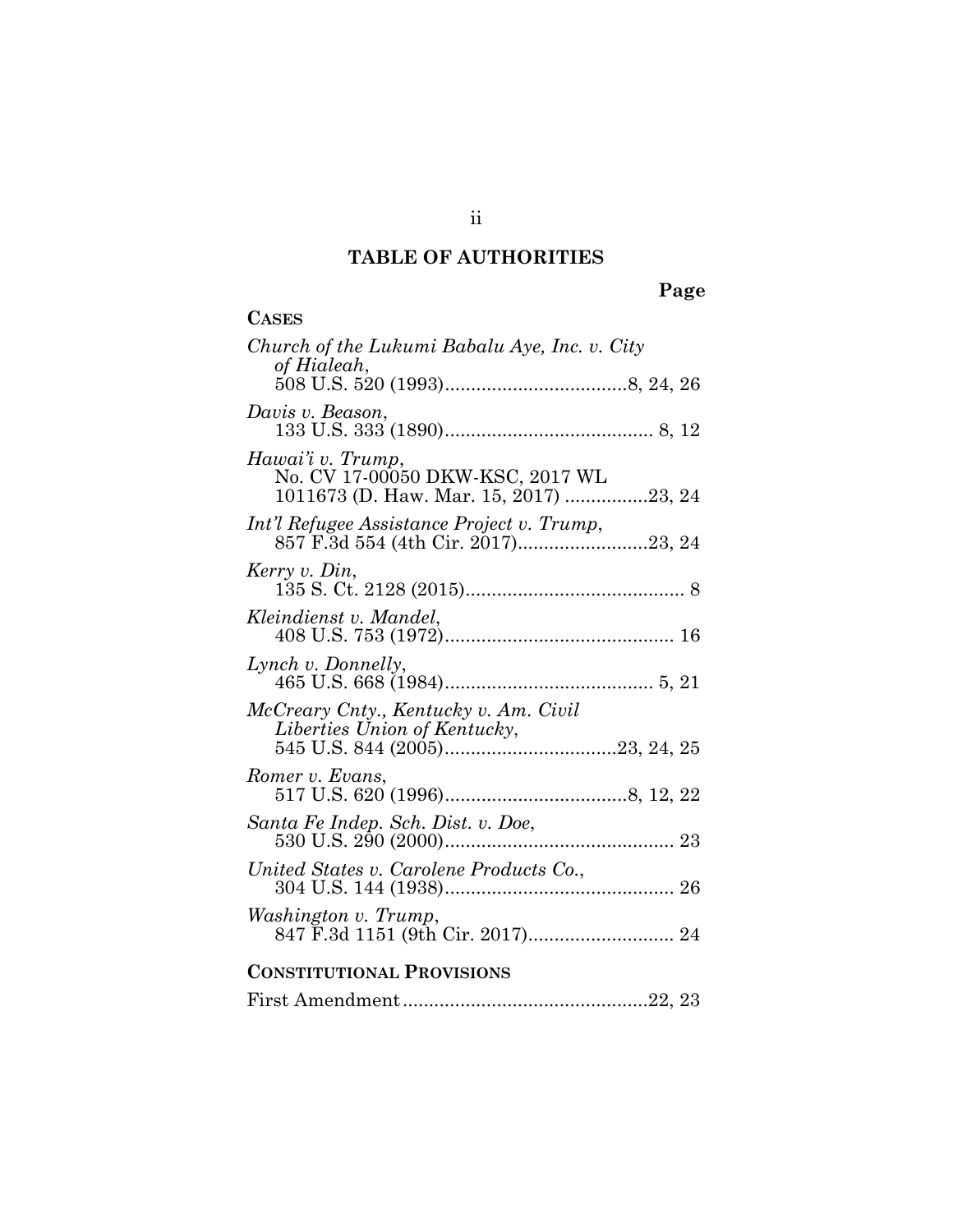**Page**

### **STATUTES**

| Chinese Exclusion Act of 1882,<br>Pub. L. No. 47-126, ch. 126, 22 Stat. 58 |
|----------------------------------------------------------------------------|
| Edmunds Act of 1882,<br>Pub. L. No. 47-47, ch. 47, 22 Stat. 30 (1882)  12  |
| Edmunds-Tucker Act,<br>Pub. L. No. 49-397, ch. 397, 24 Stat. 635           |
| Page Act of 1875,<br>Sess. II, ch. 141, 18 Stat. 477 (1875)16, 17          |

### **OTHER AUTHORITIES**

| Kerry Abrams, <i>Polygamy</i> , <i>Prostitution</i> , and<br>the Federalization of Immigration Law,<br>105 COLUM. L. REV. 641 (2005) 14                                                                                                        |  |
|------------------------------------------------------------------------------------------------------------------------------------------------------------------------------------------------------------------------------------------------|--|
| Gov. Lilburn W. Boggs, Executive Order (Oct.<br>27, 1838), <i>available at https://www.sos.mo.</i><br>gov/cmsimages/archives/resources/<br>findingaids/miscMormRecs/eo/18381027                                                                |  |
| Gov. Christopher S. Bond, Executive Order<br>(June 25, 1976), <i>available at https://www.</i><br>sos.mo.gov/cmsimages/archives/resources/<br>findingaids/miscMormRecs/eo/19760625                                                             |  |
| The Church of Jesus Christ of Latter-day<br>Saints, Church Points to Joseph Smith's<br>Statements on Religious Freedom,<br>Pluralism, MORMON NEWSROOM (Dec. 8,<br>2015), http://www.mormonnewsroom.org/<br>article/church-statement-religious- |  |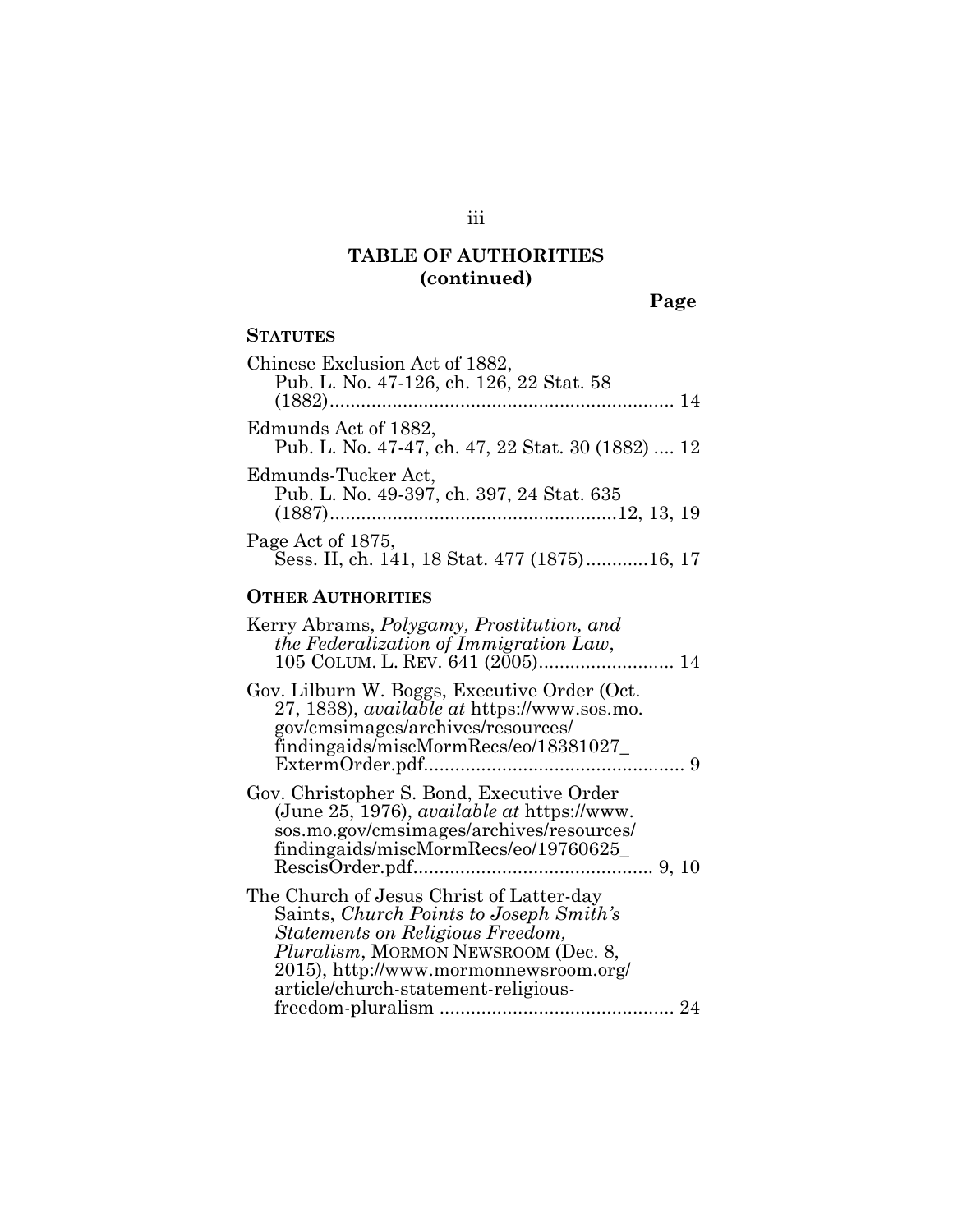**Page**

| DOCUMENTS CONTAINING THE                                                                                                                                                                                              |
|-----------------------------------------------------------------------------------------------------------------------------------------------------------------------------------------------------------------------|
| CORRESPONDENCE, ORDERS, & C. IN<br><b>RELATION TO THE DISTURBANCES WITH THE</b>                                                                                                                                       |
| <b>MORMONS; AND THE EVIDENCE GIVEN</b>                                                                                                                                                                                |
| BEFORE THE HON. AUSTIN A. KING (1841)  10                                                                                                                                                                             |
| William Evarts, Circular No. 10, Sent to the<br>Diplomatic Officers of the United States<br>(August 9, 1879) in U.S. DEP'T OF STATE,<br>PAPERS RELATING TO THE FOREIGN<br>RELATIONS OF THE UNITED STATES (1880)17, 25 |
| Exec. Order No. 13,780, 82 Fed. Reg. 13,209                                                                                                                                                                           |
| KATHLEEN FLAKE, THE POLITICS OF AMERICAN                                                                                                                                                                              |
| <b>RELIGIOUS IDENTITY: THE SEATING OF</b><br>SENATOR REED SMOOT, MORMON APOSTLE                                                                                                                                       |
|                                                                                                                                                                                                                       |
| J. SPENCER FLUHMAN, "A PECULIAR PEOPLE":<br>ANTI-MORMONISM AND THE MAKING OF                                                                                                                                          |
| RELIGION IN NINETEENTH-CENTURY                                                                                                                                                                                        |
|                                                                                                                                                                                                                       |
| C. C. Goodwin, The Mormon Situation,<br>HARPER'S MAGAZINE, LXIII, 763 (Oct. 1881) 7                                                                                                                                   |
| Scott Keeter & Gregory Smith, <i>Public Opinion</i>                                                                                                                                                                   |
| About Mormons, PEW RESEARCH CENTER<br>(Dec. 4, 2007), http://www.pewresearch.org/                                                                                                                                     |
| 2007/12/04/public-opinion-about-mormons 22                                                                                                                                                                            |
| PATRICK Q. MASON, THE MORMON MENACE:                                                                                                                                                                                  |
| VIOLENCE AND ANTI-MORMONISM IN THE<br>POSTBELLUM SOUTH (2011) 14                                                                                                                                                      |
| DEAN L. MAY, UTAH, A PEOPLE'S HISTORY                                                                                                                                                                                 |
|                                                                                                                                                                                                                       |
| John Bassett Moore, ed., THE WORKS OF JAMES<br>BUCHANAN (Philadelphia, 1910) 16                                                                                                                                       |

iv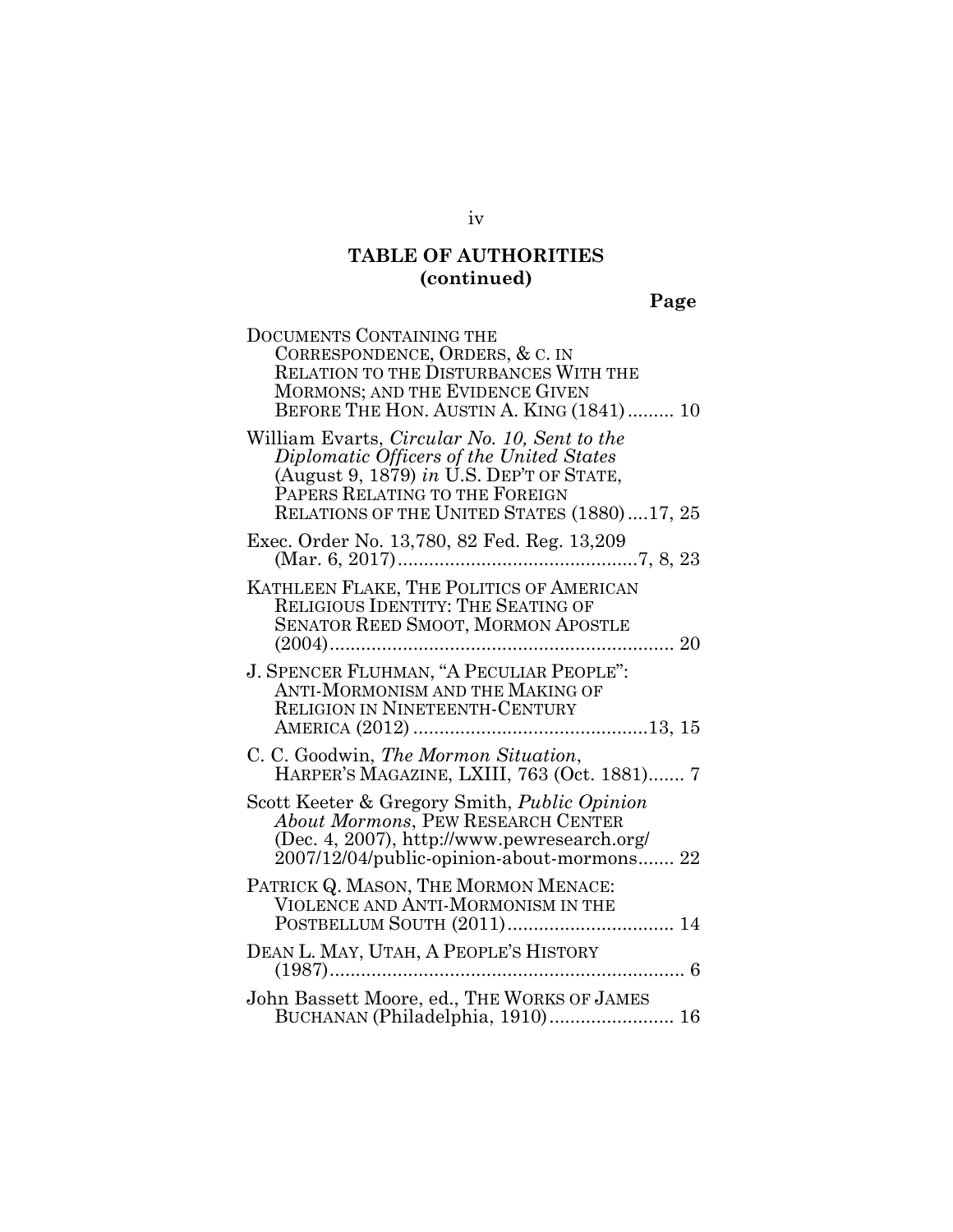**Page**

| William Mulder, <i>Immigration and the</i><br>"Mormon Question": An International<br><i>Episode</i> , 9 W. POL. SCI. Q. 416 (1956) <i>passim</i>                                                                                                                                                      |
|-------------------------------------------------------------------------------------------------------------------------------------------------------------------------------------------------------------------------------------------------------------------------------------------------------|
| Gerald L. Neuman, The Lost Century of<br>American Immigration Law (1776-1875),<br>93 COLUM. L. REV. 1833 (1993)16, 17                                                                                                                                                                                 |
| Nathan B. Oman, Natural Law and the<br><i>Rhetoric of Empire: Reynolds v. United</i><br>States, Polygamy, and Imperialism, 88<br>WASH. U. L. REV. 661 (2011)13, 14                                                                                                                                    |
| BENJAMIN MORGAN PALMER, MORMONISM: A<br><b>LECTURE DELIVERED BEFORE THE</b><br><b>MERCANTILE LIBRARY ASSOCIATION OF</b>                                                                                                                                                                               |
| Ardis E. Parshall, <i>The Very Real Consequences</i><br>of the American Government's 1879 Effort<br>to Bar Mormon Immigration, THE<br>KEEPAPITCHININ, (Aug. 10, 2016),<br>http://www.keepapitchinin.org/2016/08/10/<br>the-very-real-consequences-of-the-<br>american-governments-1879-effort-to-bar- |
| Little Voter Discomfort with Romney's<br>Mormon Religion, PEW RESEARCH CENTER<br>(July 26, 2012), http://www.pewforum.org/<br>2012/07/26/2012-romney-mormonism-                                                                                                                                       |
| Public Expresses Mixed Views of Islam,<br><i>Mormonism</i> , PEW RESEARCH CENTER (Sept.<br>25, 2006), http://www.pewforum.org/<br>2007/09/26/public-expresses-mixed-views-                                                                                                                            |

v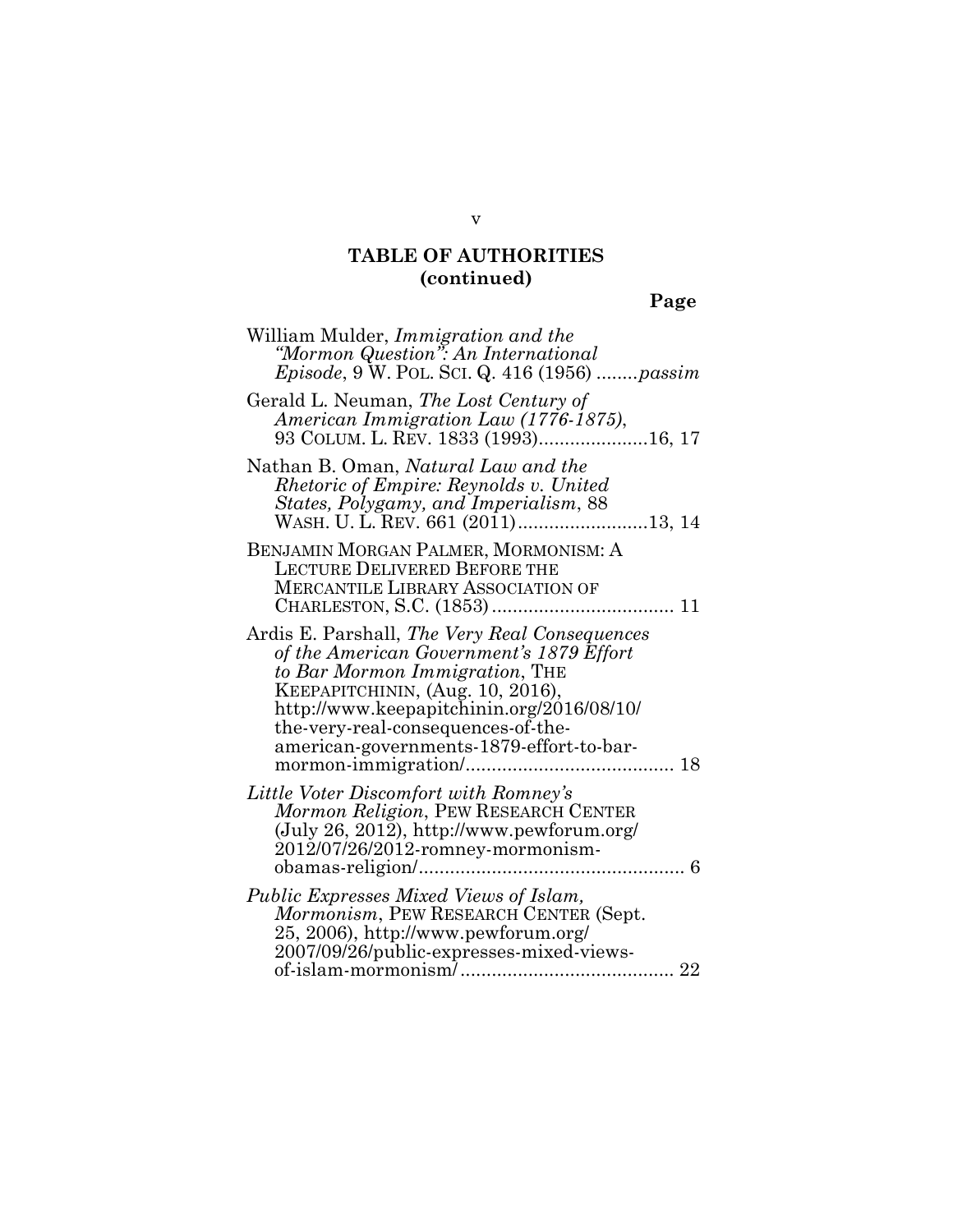| П |
|---|
|---|

| W. Paul Reeve, My View: Trump's Muslim<br><b>Ban Looks Like Mormon Ban, DESERET</b><br>NEWS (Jan. 28, 2017), http://www.<br>deseretnews.com/article/865672083/My-<br>view-Trumps-Muslim-ban-looks-like- |
|---------------------------------------------------------------------------------------------------------------------------------------------------------------------------------------------------------|
| W. PAUL REEVE, RELIGION OF A DIFFERENT<br><b>COLOR: RACE AND THE MORMON STRUGGLE</b>                                                                                                                    |
| James D. Richardson, ed., MESSAGES AND<br>PAPERS OF THE PRESIDENTS (New York:<br>Bureau of National Literature, 1897) 16                                                                                |
| JAN SHIPPS, From Satyr to Saint: American<br>Perceptions of the Mormons, 1860-1960, in<br>SOJOURNER IN THE PROMISED LAND: FORTY<br>YEARS AMONG THE MORMONS (2000) 20, 21                                |
| Fred E. Woods, Norfolk and the Mormon Folk:<br>Latter-day Saint Immigration Through Old<br><i>Dominion (1887-90)</i> , 1 MORMON HIST.                                                                   |

### vi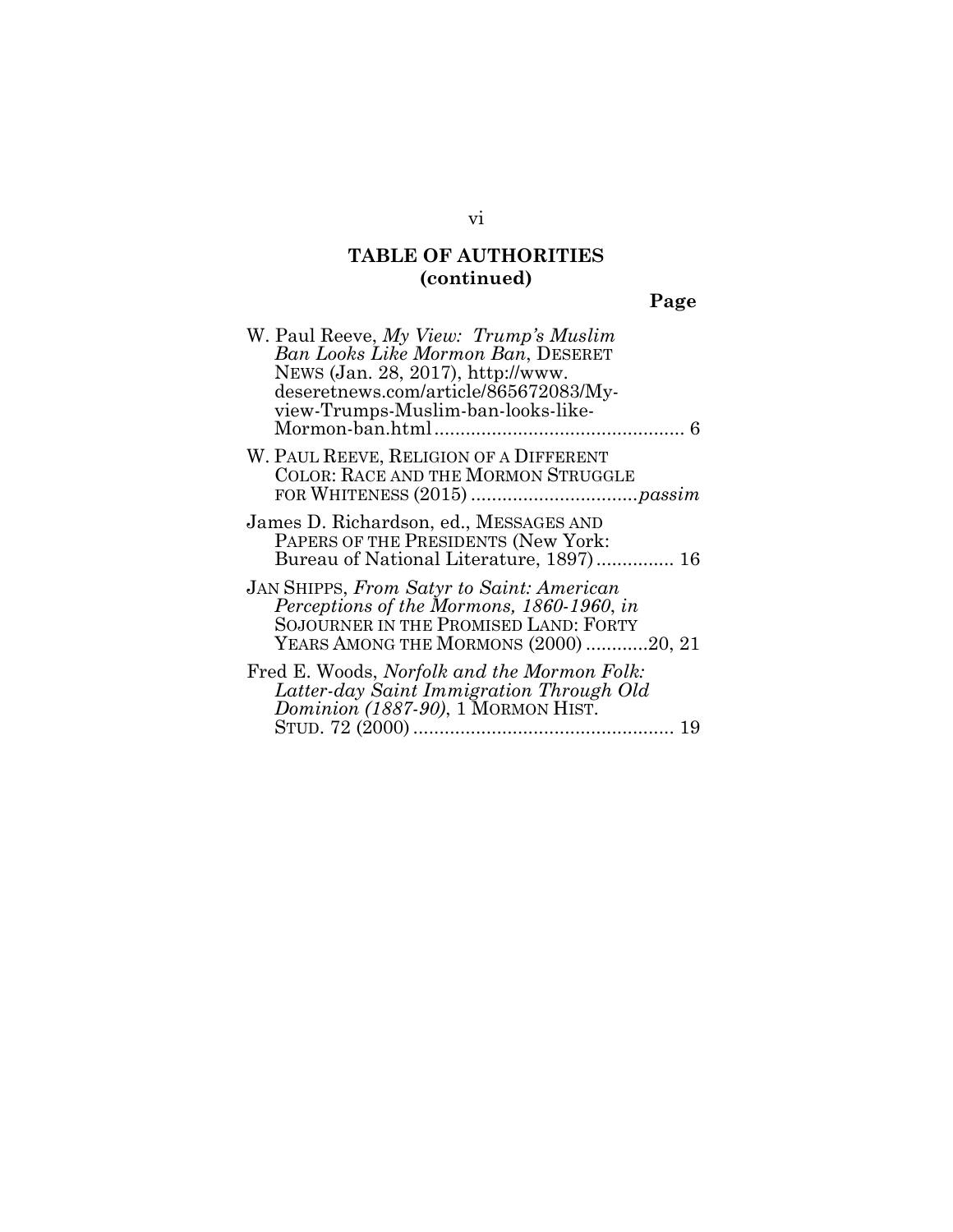### **BRIEF OF SCHOLARS OF MORMON HISTORY AND LAW AS AMICI CURIAE IN SUPPORT OF NEITHER PARTY**

The undersigned scholars respectfully submit this amici curiae brief in support of neither party.1

#### **INTERESTS OF AMICI CURIAE**

Amici curiae are twenty-one scholars of American religious history and law, with special expertise and familiarity with the history of The Church of Jesus Christ of Latter-day Saints (also known as the "Latter-day Saints," "Mormons," or "Mormon Church"). The amici are:

> Thomas G. Alexander Lemuel Hardison Redd, Jr. Professor Emeritus of Western American History Brigham Young University

Michael Austin Executive Vice President for Academic Affairs University of Evansville

Matthew Bowman Associate Professor of History Henderson State University

<sup>&</sup>lt;sup>1</sup> No counsel for any party authored this brief in whole or in part, and no person other than amici or their counsel have made any monetary contribution intended to fund the preparation or submission of this brief. A letter from counsel for the petitioners consenting to amici briefs is on file with the Clerk's office; letters of consent from counsel for respondents are being filed along with this brief.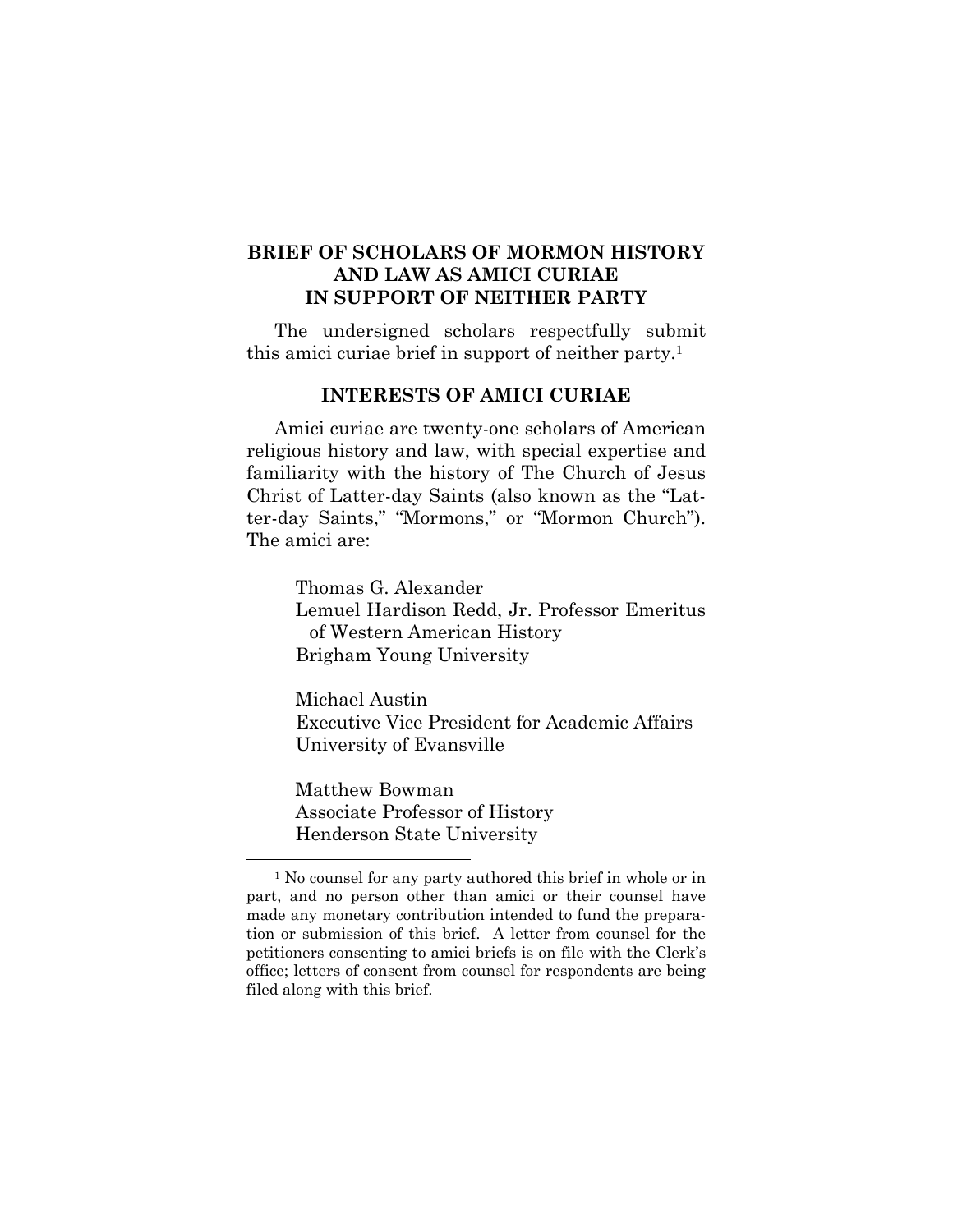Samuel D. Brunson Professor Loyola University Chicago School of Law

Claudia Bushman Adjunct Professor of American Studies Columbia University

Richard Bushman Gouverneur Morris Professor Emeritus of History Columbia University

Kathryn M. Daynes Associate Professor Emerita Department of History Brigham Young University

Kathleen Flake Richard Lyman Bushman Professor of Mormon Studies University of Virginia

J. Spencer Fluhman Executive Director, Neal A. Maxwell Institute for Religious Scholarship Associate Professor of History Brigham Young University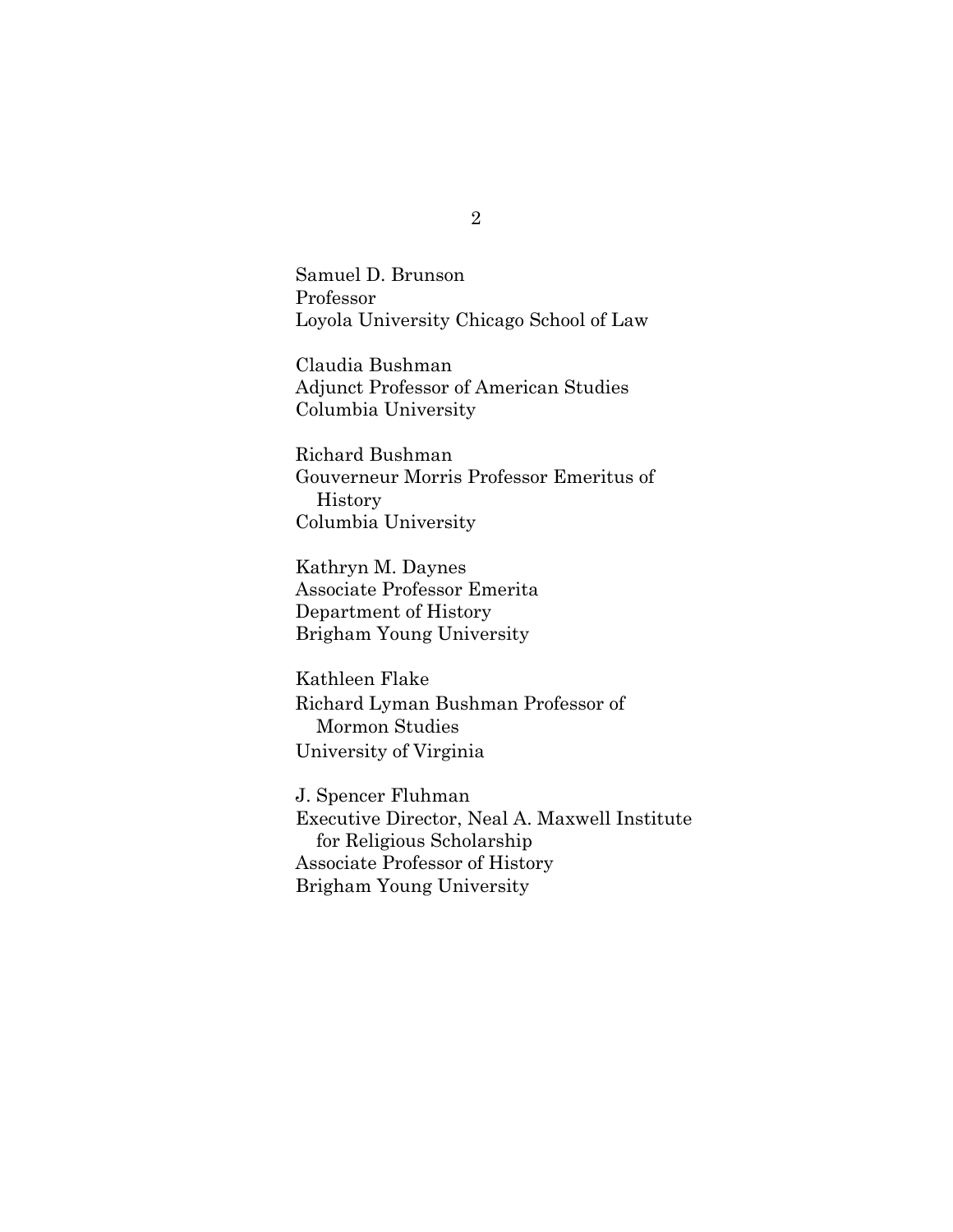Russell Arben Fox Professor of Political Science Director of the History & Political Science Program and the University Honors Program Friends University

Terryl Givens Professor of Literature and Religion James A. Bostwick Professor of English University of Richmond

Patrick Q. Mason Howard W. Hunter Chair of Mormon Studies Dean, School of Arts & Humanities Associate Professor of Religion Claremont Graduate University

M. Colleen McDannell Professor of History Sterling M. McMurrin Professor of Religious Studies University of Utah

Nathan B. Oman Rita Anne Rollins Professor of Law William & Mary Law School

Benjamin E. Park Assistant Professor of History Sam Houston State University

Ardis Parshall Independent Scholar Salt Lake City, Utah

3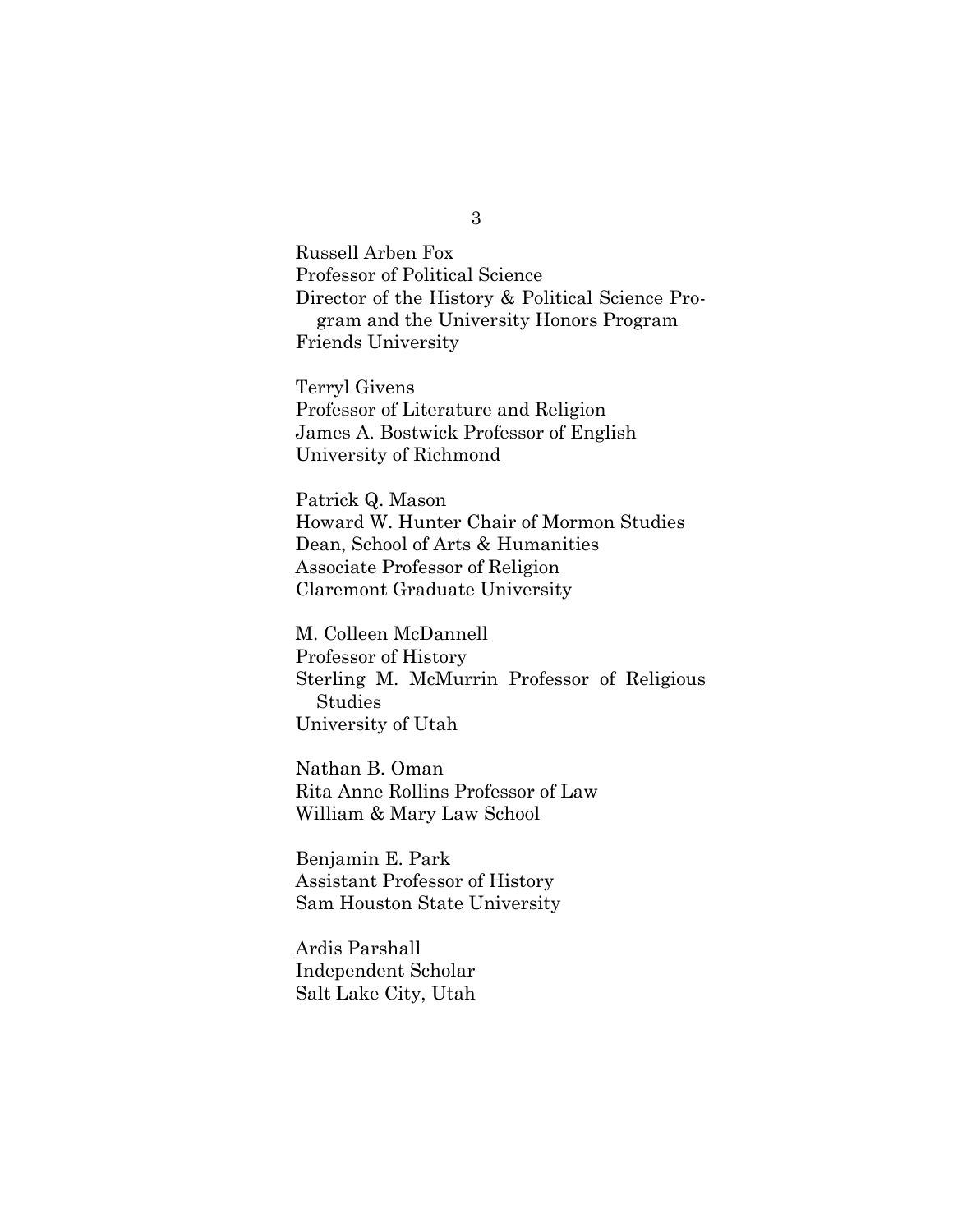Daniel C. Peterson Professor of Asian & Near Eastern Languages Brigham Young University

Taylor Petrey Lucinda Hinsdale Stone Associate Professor of Religion and Director of the Women, Gender, & Sexuality Program Kalamazoo College

Andrea Radke-Moss Associate Professor of History Brigham Young University – Idaho

W. Paul Reeve Simmons Professorship in Mormon Studies History Department University of Utah

Laurel Thatcher Ulrich 300th Anniversary University Professor History Department Harvard University

Although some amici are themselves Mormon, amici do not speak for the Mormon Church itself or for other members of the faith.2 Rather, amici write because they have specialized knowledge of the fed-

4

 <sup>2</sup> Similarly, institutional affiliations of amici are provided for identification purposes only. Amici speak only for themselves in their personal capacity.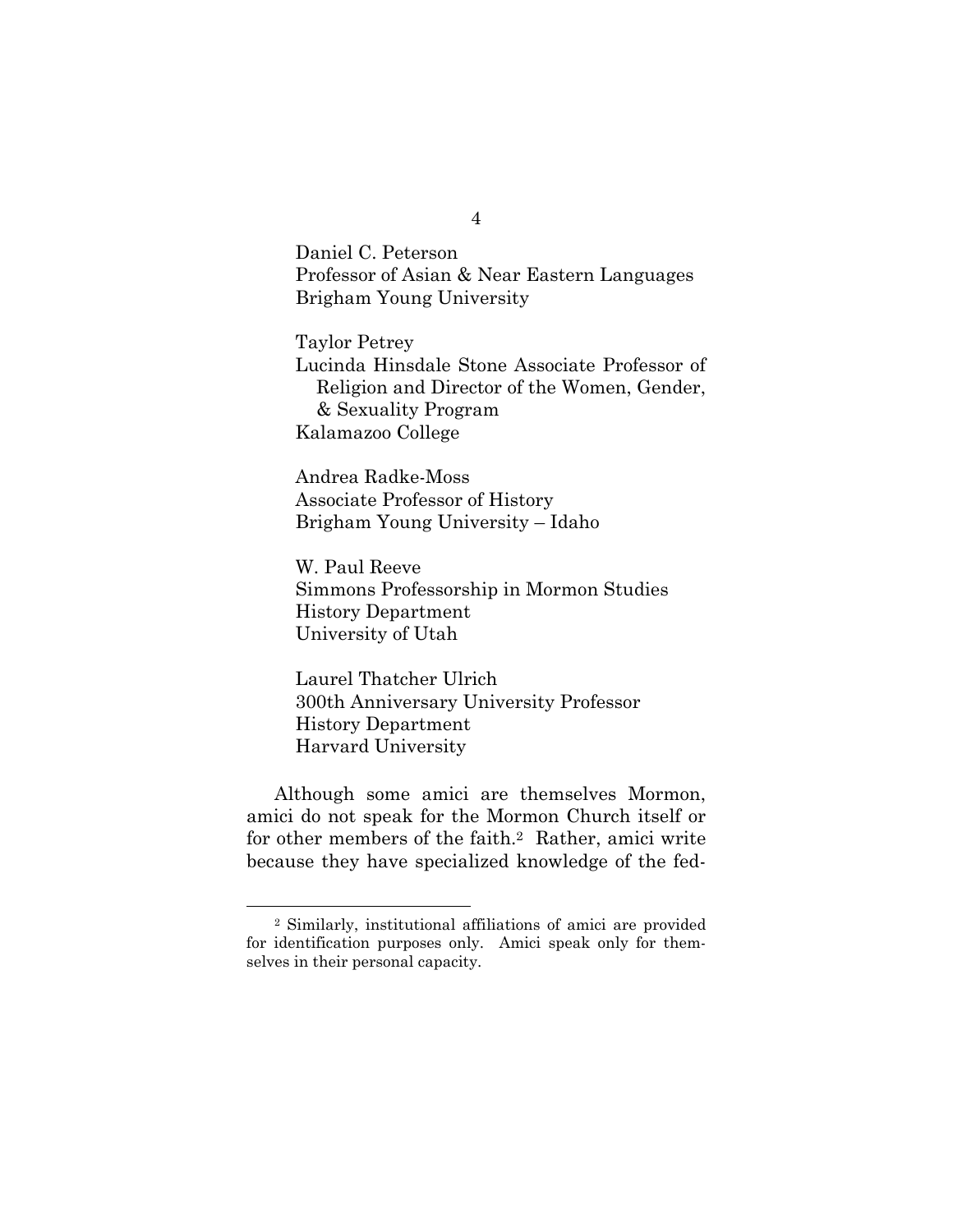eral government's efforts to restrict Mormon immigration as part of the government's sustained 19thcentury legal campaign against the Mormon faith. As this brief explains, this history illustrates the particular dangers of discriminating against religious groups in the immigration context, and labeling their members as "outsiders, not full members of the political community." *Lynch v. Donnelly*, 465 U.S. 668, 688 (1984) (O'Connor, J., concurring).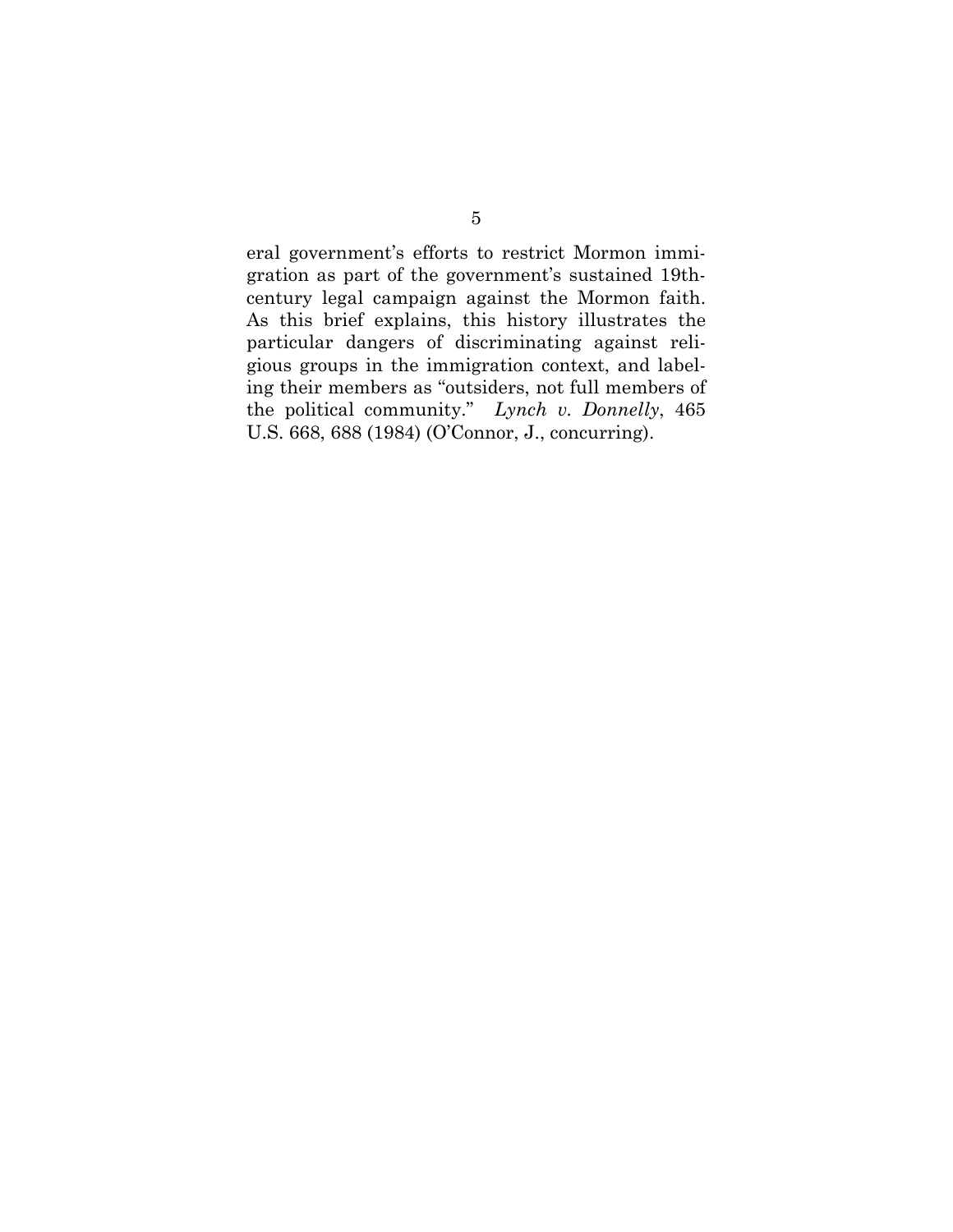#### **INTRODUCTION AND SUMMARY OF ARGUMENT**

In 2012, the Mormon faith of the Republican candidate for president, Mitt Romney, was hardly a campaign issue.3 But the idea of a Mormon president would have been inconceivable a century earlier. In the late 19th century, the government undertook a sustained legal campaign against members of the Mormon faith—a campaign that included attempts to limit Mormon immigration—which led to decades of Mormon exclusion from the American civic community.

The parallels between the Mormon experience and this case are surprising. Using language one might hear today about unpopular immigrant groups, 19th-century officials described Mormons as a "community of traitors, murderers, fanatics, and whores."4 Politicians and the press explicitly compared Mormons to Muslims and "Orientals," viewing them as "distinct, peculiar, suspicious, and potential-

 <sup>3</sup> *Little Voter Discomfort with Romney's Mormon Religion*, PEW RESEARCH CENTER (July 26, 2012), http://www.pewforum. org/2012/07/26/2012-romney-mormonism-obamas-religion/ ("The vast majority of those who are aware of Romney's faith say it doesn't concern them.").

<sup>4</sup> DEAN L. MAY, UTAH, A PEOPLE'S HISTORY 115 (1987) (quoting Colonel Patrick E. Connor); *see also* W. Paul Reeve, *My View: Trump's Muslim Ban Looks Like Mormon Ban*, DESERET NEWS (Jan. 28, 2017), http://www.deseretnews.com/article/ 865672083/My-view-Trumps-Muslim-ban-looks-like-Mormonban.html.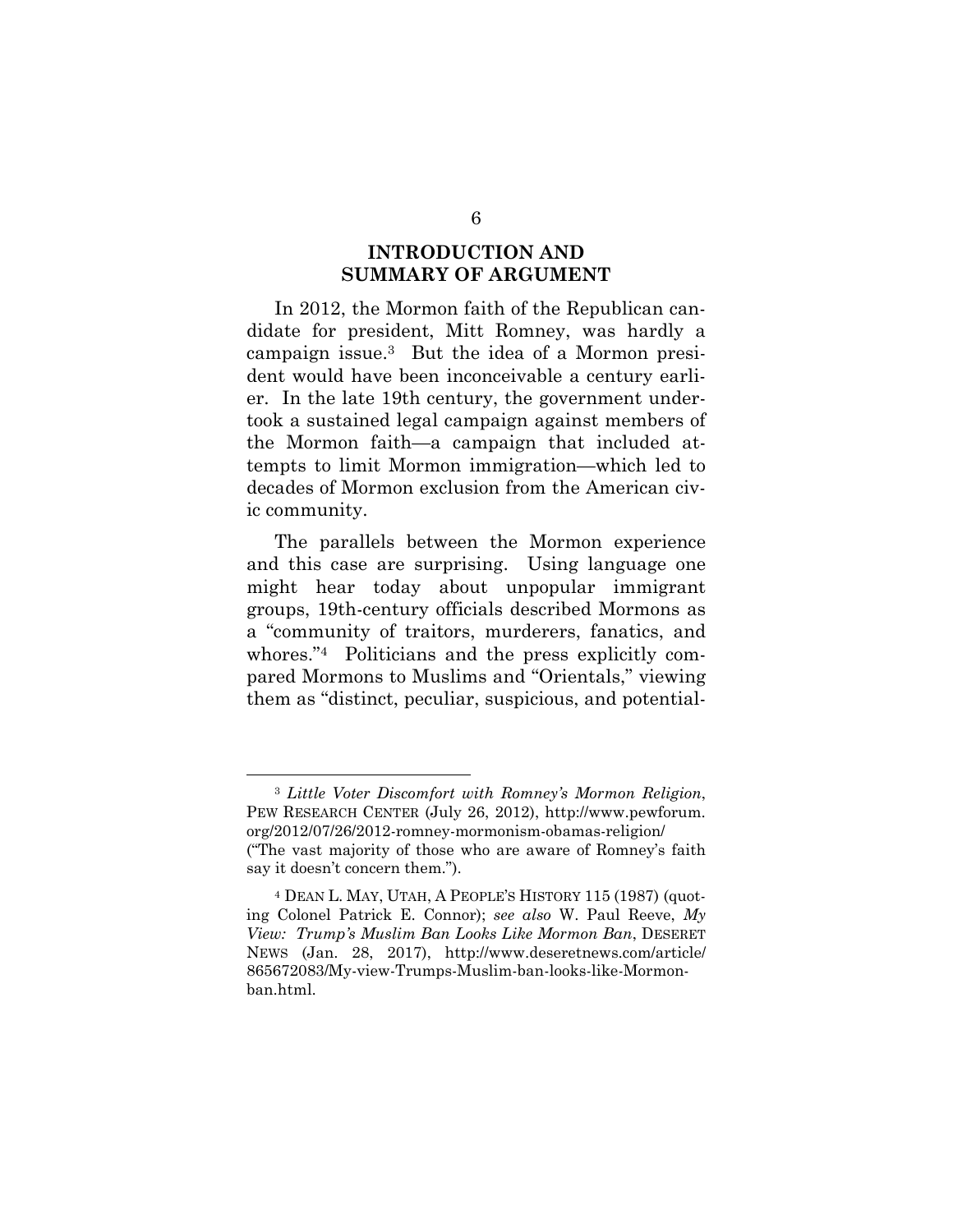ly dangerous outsiders."5 Much of this fear focused on immigration: as Harper's Magazine wrote in 1881, the Mormon Church "is an institution so absolutely un-American in all its requirements that it would die of its own infamies within twenty years, except for the yearly infusion of fresh serf blood from abroad."6

The government responded to this popular animus by initiating a variety of legal measures targeting Mormons, including executive actions designed to cut down Mormon immigration to the United States. While immigration law was still in its infancy, executive branch officials urged Congress to ban Mormon immigration, issued official directives to all consular officials directing them to pressure foreign governments to limit Mormon immigration, and turned away Mormon immigrants at ports of entry.7

Amici are scholars of Mormon history and law, and do not take a position on whether the President's March 6, 2017 Executive Order8 violates the Establishment Clause or is otherwise unlawful. But amici do seek to provide this Court with an example

 <sup>5</sup> W. PAUL REEVE, RELIGION OF A DIFFERENT COLOR: RACE AND THE MORMON STRUGGLE FOR WHITENESS 14 (2015); *see infra* Section I.B.

<sup>6</sup> William Mulder, *Immigration and the "Mormon Question": An International Episode*, 9 W. POL. SCI. Q. 416, 417 (1956) (quoting C. C. Goodwin, *The Mormon Situation*, HAR-PER'S MAGAZINE, LXIII, 763 (Oct. 1881)).

<sup>7</sup> *Id.* at 422-428; *see infra* Section I.C.

<sup>8</sup> Exec. Order No. 13,780, 82 Fed. Reg. 13,209 (Mar. 6, 2017).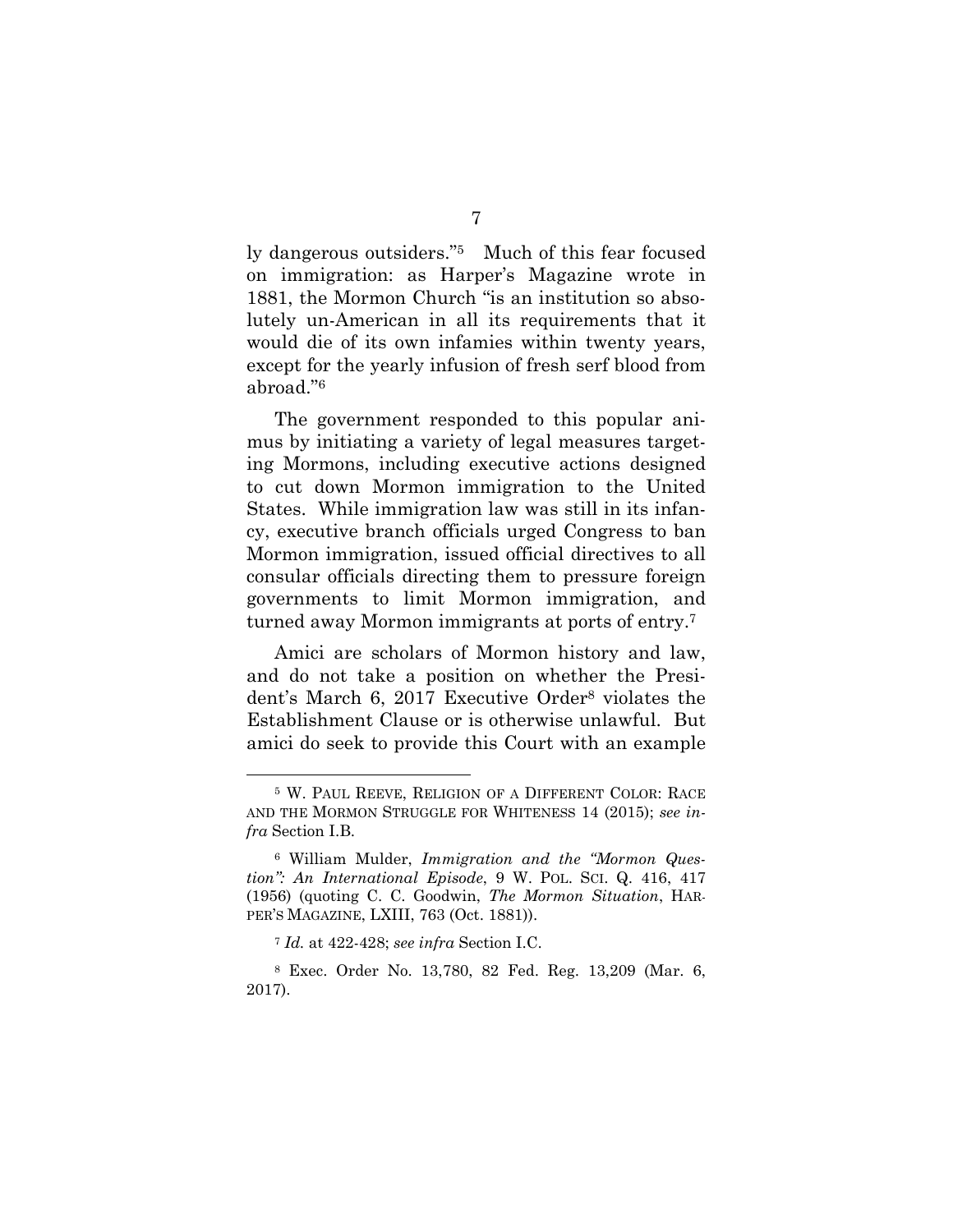of religious discrimination in immigration from America's past, and to show the harms caused by treating particular religious minorities as dangerous and foreign. If the Executive Order does target Muslims for disfavored treatment, then the history of the government's mistreatment of Mormons suggests it could take decades—if not longer—to undo the damage that official action would cause to both America's body politic and the place of Muslims in our society.

In recent years, this Court has taken steps to undo some of the harms inflicted by the government against Mormons, overruling the 1890 Supreme Court decision allowing Mormons to be deprived of the right to vote. *Romer v. Evans*, 517 U.S. 620, 634 (1996) (recognizing that *Davis v. Beason*, 133 U.S. 333 (1890), is no longer good law insofar as it "held that persons advocating a certain practice may be denied the right to vote," and its legality is "most doubtful" to the extent it held groups may be denied the right to vote because of their status).

This case presents an opportunity to give the Executive Order the sort of genuine scrutiny that did not exist in the 19th century. This Court should ensure that history does not repeat itself by taking a hard look at the government's purported justifications for the Executive Order to determine whether the evidence supports "an affirmative showing of bad faith," *Kerry v. Din*, 135 S. Ct. 2128, 2141 (2015) (Kennedy, J., concurring), because "[o]fficial action that targets religious conduct for distinctive treatment cannot be shielded by mere compliance with the requirement of facial neutrality," *Church of the Lukumi Babalu Aye, Inc. v. City of Hialeah*, 508 U.S. 520, 534 (1993).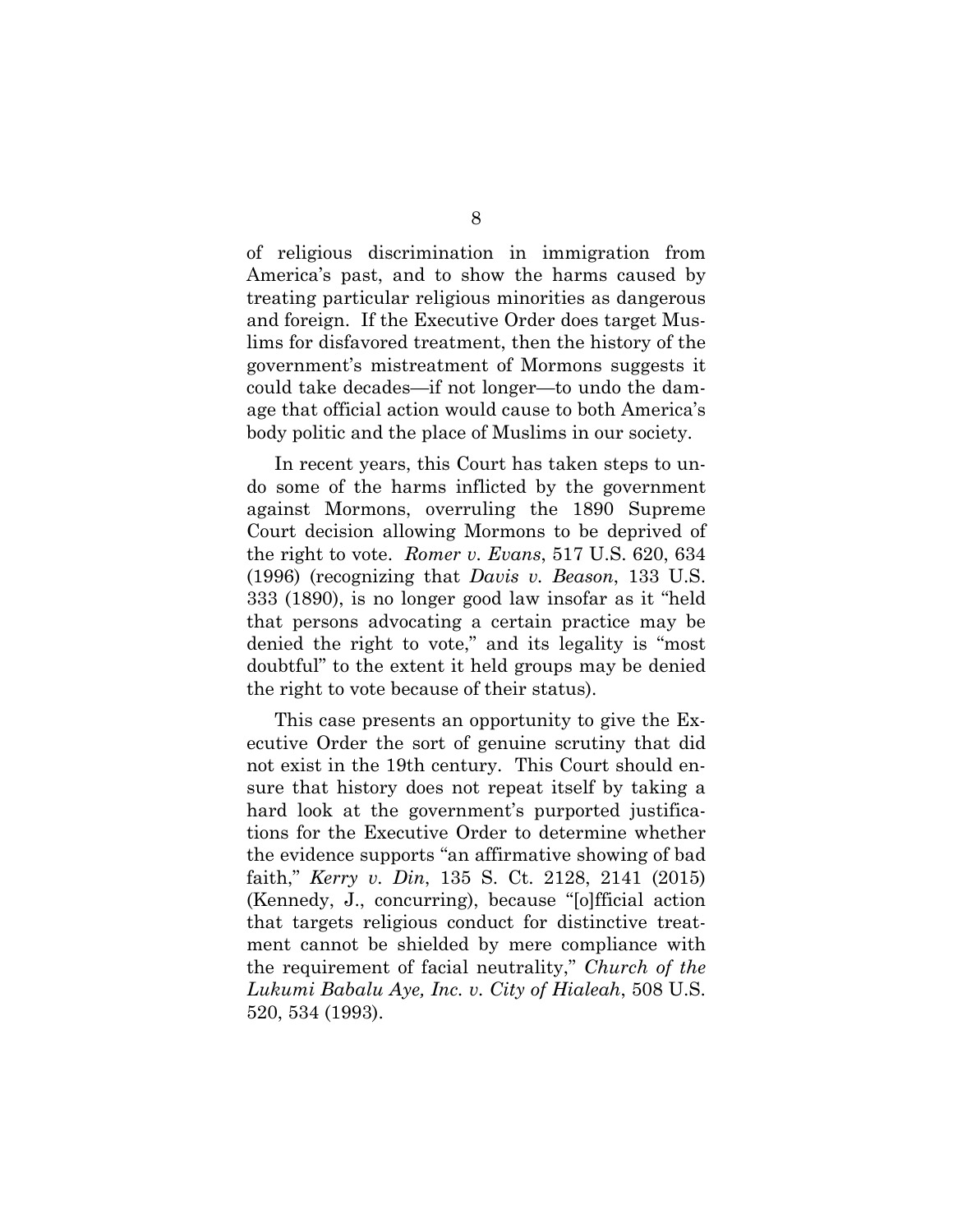#### **ARGUMENT**

### **I. The History of Religious Discrimination Against Mormon Immigrants Demonstrates the Need for Vigilant Judicial Review of Government Actions Based on Fear of Religious Minorities**

Throughout the 19th century, many Americans viewed Mormons as dangerous outsiders because of their religious faith. Mormons suffered mob violence countenanced by state officials, legal attacks by the federal government, and a crusade of discrimination waged against Mormon immigrants because of their religion. This history demonstrates the ease with which exaggerated fears of religious minorities regarded as different can be translated into unconstitutional government policies.

#### **A. Mormons Were the Objects of Widespread Religious Hostility in the 19th Century**

The Mormon Church—officially the Church of Jesus Christ of Latter-day Saints—was founded in 1830. One of its earliest settlements was in Missouri, but in 1833 and 1838 mobs drove the Mormon settlers from their homes. The governor of Missouri then issued an executive order declaring "'[t]he Mormons must be treated as enemies, and must be exterminated or driven from the State,'"9 and an

 <sup>9</sup> Gov. Lilburn W. Boggs, Executive Order (Oct. 27, 1838), *available at* https://www.sos.mo.gov/cmsimages/archives/ resources/findingaids/miscMormRecs/eo/18381027\_Exterm Order.pdf. This order remained on the books in Missouri until it was rescinded in 1976. *See* Gov. Christopher S. Bond,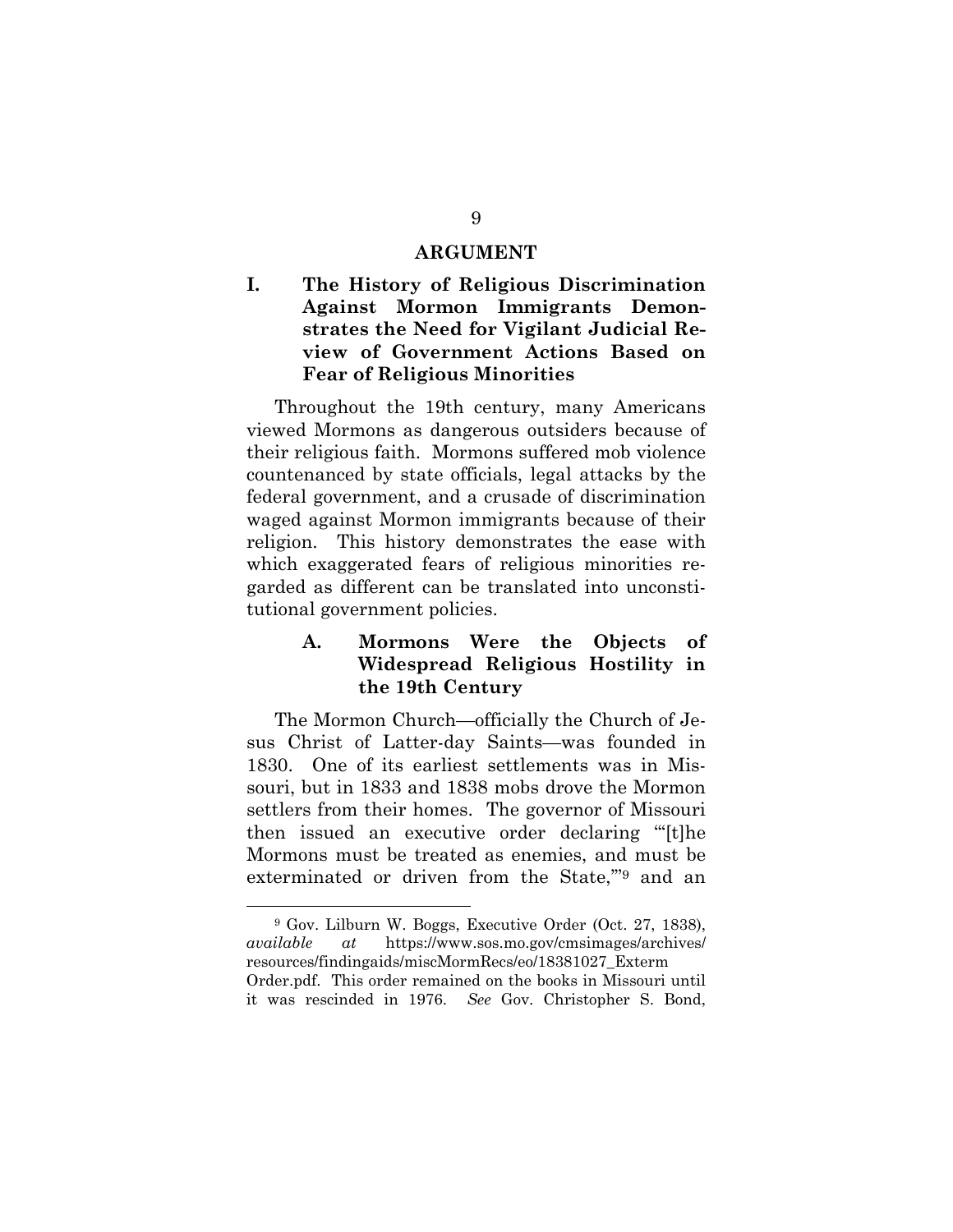open letter urged all citizens to provide "assistance in expelling the fanatics [Mormons], who are mostly aliens by birth, and aliens in principle from the country."10

Many Mormons relocated to Illinois, but in 1844 an Illinois mob murdered Church founder Joseph Smith, and the Mormons were eventually driven out of Illinois as well. In 1847, the Mormons fled to the area of the Great Basin that would eventually become the state of Utah.

Public hostility grew even stronger in 1852, when the Mormon Church publicly announced the practice of polygamy as part of its religion. While only a minority of 19th-century Mormons practiced polygamy, the teaching deeply offended many outside the Church, and set off years of additional political conflict. After several decades of legal wrangling, the Mormon Church publicly abandoned polygamy in 1890. But not only had opposition to Mormonism predated the Church's embrace of polygamy, animus against the Mormons continued long after the Church abandoned the practice of polygamy.

One flash-point for public hostility was the Mormons Church's extensive and successful overseas proselytizing program. Throughout the 19th centu-

l

Executive Order (June 25, 1976), *available at* https://www.sos. mo.gov/cmsimages/archives/resources/findingaids/miscMorm Recs/eo/19760625\_RescisOrder.pdf.

<sup>10</sup> DOCUMENTS CONTAINING THE CORRESPONDENCE, ORDERS, & C. IN RELATION TO THE DISTURBANCES WITH THE MORMONS; AND THE EVIDENCE GIVEN BEFORE THE HON. AUSTIN A. KING 40 (1841).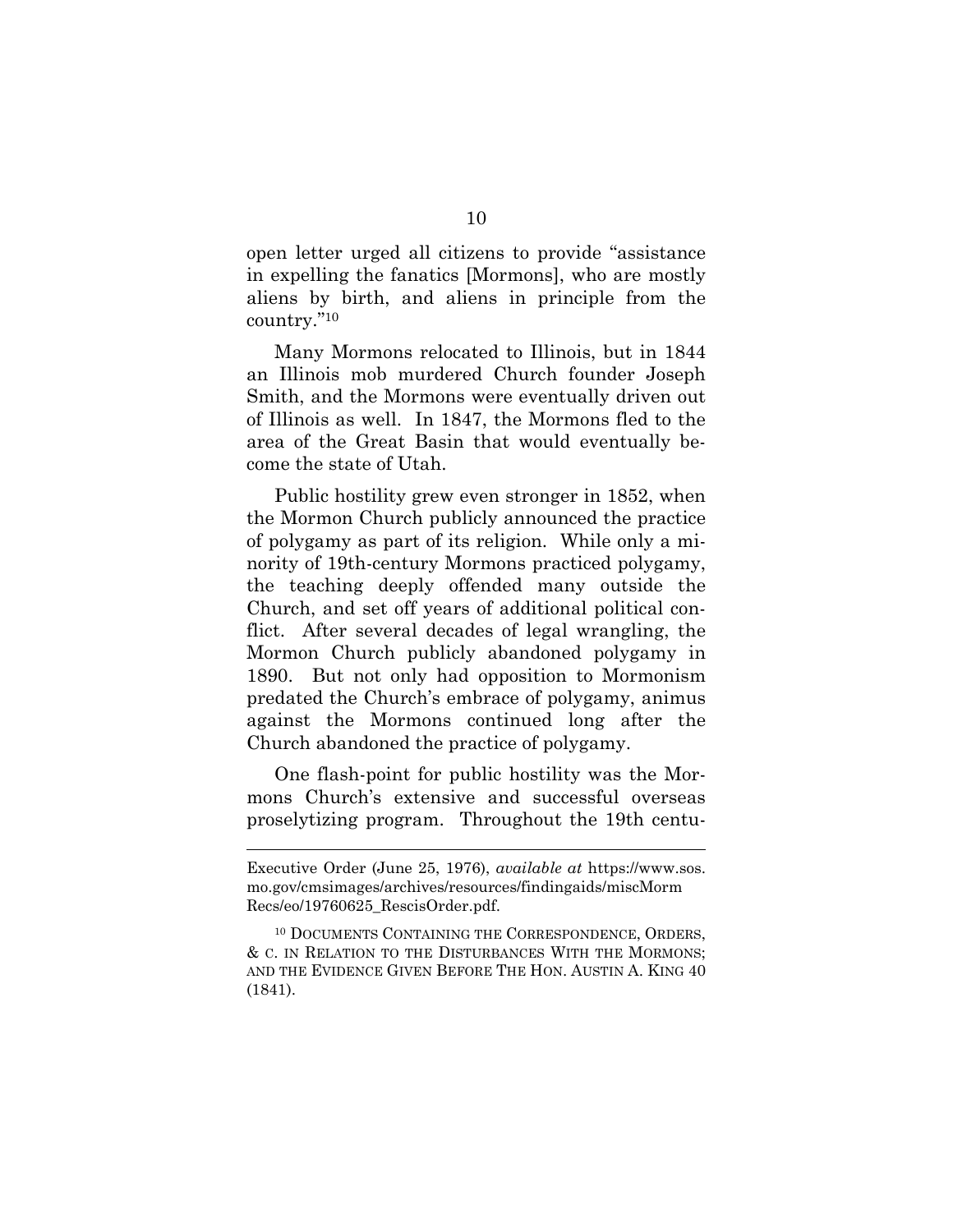ry, Mormons pursued a successful missionary effort in Europe, especially Scandinavia and the British Isles, resulting in thousands of Latter-day Saint converts. Because of this program Mormon immigrants from around the world flocked to the United States, where the Mormon faith described a promised land.

The infusion of immigrants into the Mormon population heightened the brewing distrust and animosity of many other Americans. One widely-read celebrity pastor insisted that "'[u]nless we destroy Mormonism, Mormonism will destroy us'" and called, if necessary, for the use of "'howitzer and bombshell and bullets and cannon-ball'" against the Latter-day Saints.11 Another pastor and public lecturer compared Latter-day Saint immigrants to European excrement and vermin, describing how Mormon immigrants came "from the dark lanes, and crowded factories, and filthy collieries of the old world, sewerage and drainings of European population" to gather in a "great western hive" in Utah.12

This popular animus against Mormons was increasingly translated into law as the 19th century progressed. Congress criminalized bigamy in the territories in 1862, of course, but legal action against

 <sup>11</sup> REEVE, *supra* note 5, at 216 (discussing the pastor's background and his widely-published speeches on Chinese immigrants and Mormons).

<sup>12</sup> BENJAMIN MORGAN PALMER, MORMONISM: A LECTURE DELIVERED BEFORE THE MERCANTILE LIBRARY ASSOCIATION OF CHARLESTON, S.C. 32 (1853).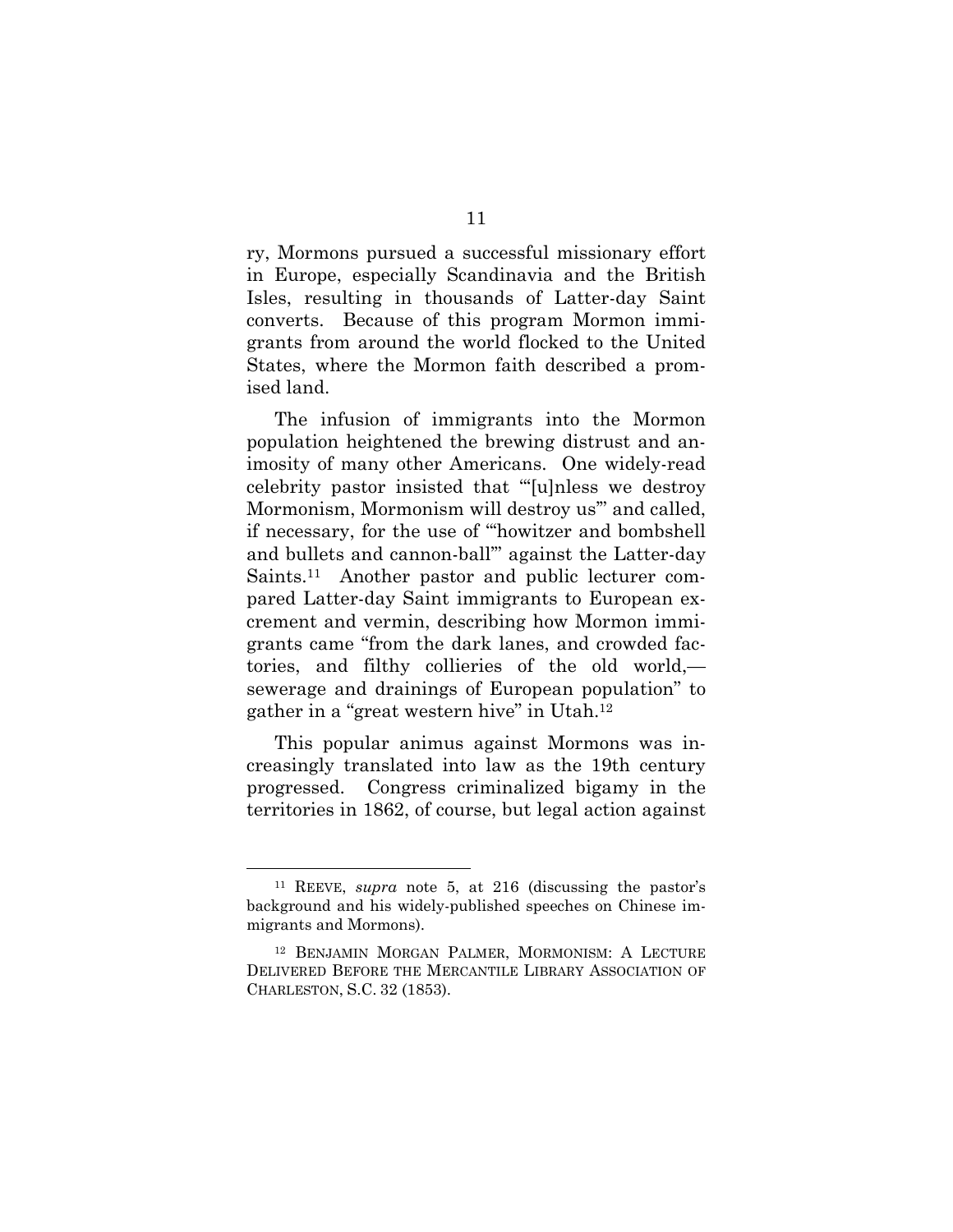the Mormons included far more than simply the suppression of plural marriage:

- Congress dissolved the Mormon Church as a legal entity and confiscated its assets with the Edmunds-Tucker Act, Pub. L. No. 49-397, ch. 397, § 17, 24 Stat. 635, 638 (1887) (disincorporating the Church and creating procedures for the confiscation of its property);
- Mormons were systematically excluded from service on juries in the Edmunds Act of 1882, Pub. L. No. 47-47, ch. 47, § 5, 22 Stat. 30, 31 (1882) (excluding jurors who merely believed in polygamy);
- Congress revoked Mormon women's territorial right to vote, commanding that "it shall not be lawful for any female to vote at any election hereafter held in the Territory of Utah for any public purpose whatever, and no such vote shall be received or counted or given effect," with the Edmunds-Tucker Act, Pub. L. No. 49-397, ch. 397, § 20, 24 Stat. 635, 639 (1887);
- Mormon children of newly contracted polygamous marriages were disinherited, *id.* at § 11 (repealing territorial laws allowing "illegitimate" children to inherit);
- and Idaho deprived all Mormons of the right to vote, a deprivation upheld by this Court in *Davis*, 133 U.S. at 347, abrogated as explained by *Romer*, 517 U.S. at 634.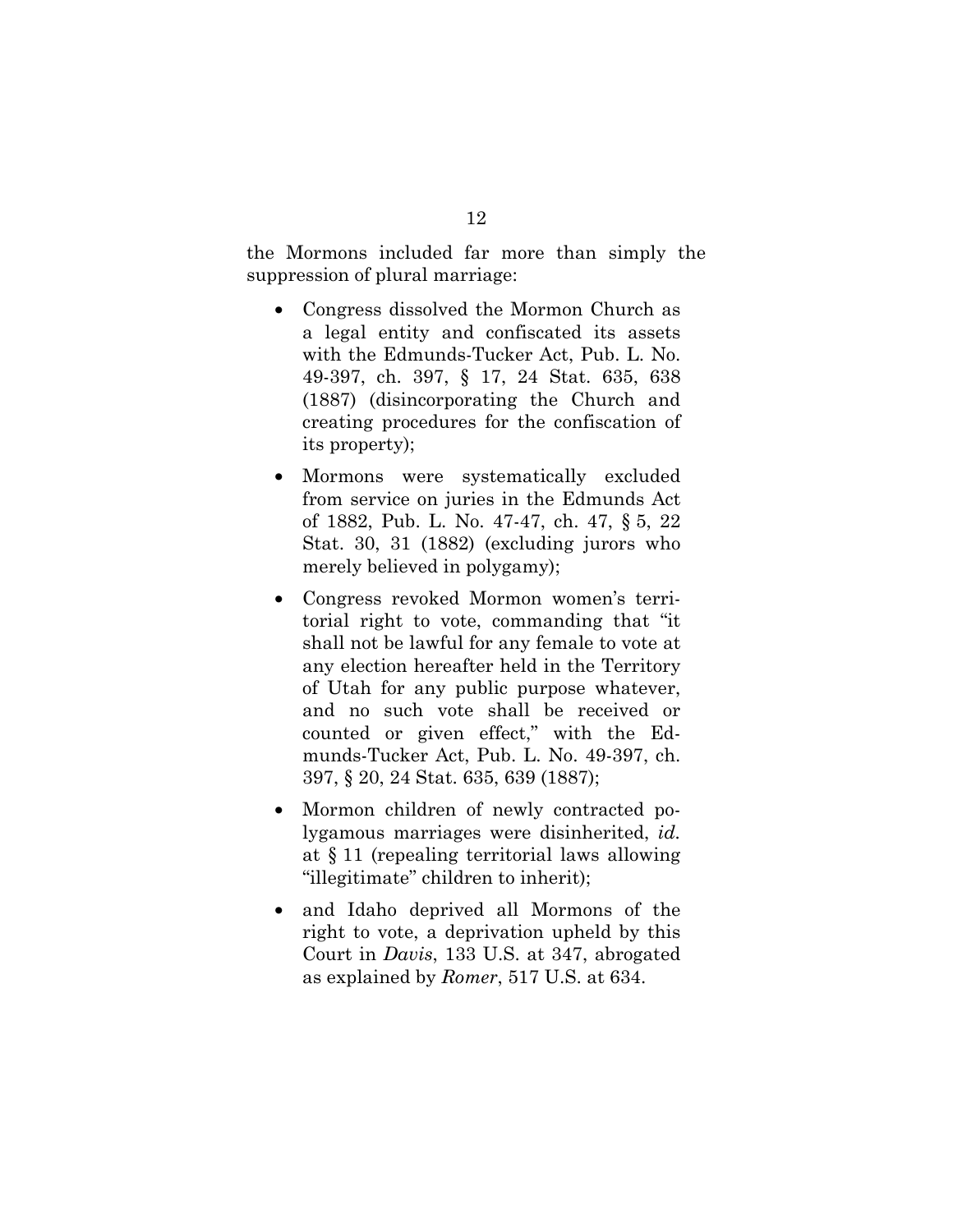Notably, many of these actions did not explicitly or facially target Mormons, although the purposes behind the laws were clear. When Congress revoked women's right to vote in Utah, for instance, it made the law apply to all Utah women regardless of religion—but the fact Congress did not similarly disenfranchise women in neighboring Wyoming made its purpose plain, as did the context of the Edmunds-Tucker Act. 24 Stat. at 639.

#### **B. Animus Against Mormons Was Often Linked to Animus Against Muslims or Other "Foreigners"**

Public discussions of Mormonism became increasingly race-based as the 19th century progressed. While today it might seem odd that a group of mostly white Caucasians who practice a religion founded in America would be viewed as alien and foreign, 19thcentury racial theorists suggested that the practice of Mormonism had given rise to a "physiologically distinct race."<sup>13</sup>

Indeed, politicians and the press often lumped Mormonism together with foreign and exotic non-

 <sup>13</sup> Nathan B. Oman, *Natural Law and the Rhetoric of Empire: Reynolds v. United States, Polygamy, and Imperialism*, 88 WASH. U. L. REV. 661, 681 (2011); *see also* REEVE, *supra* note 5, at 14-15 (chronicling the idea of a "New Race" supposedly created by Mormonism); J. SPENCER FLUHMAN, "A PECULIAR PEO-PLE": ANTI-MORMONISM AND THE MAKING OF RELIGION IN NINE-TEENTH-CENTURY AMERICA 111-117 (2012) (noting that "in the church's first decades anti-Mormon antagonists routinely invoked racial epithets as knee-jerk insults" and discussing 19thcentury racial ideologies that were used to present Mormons as dangerous aliens).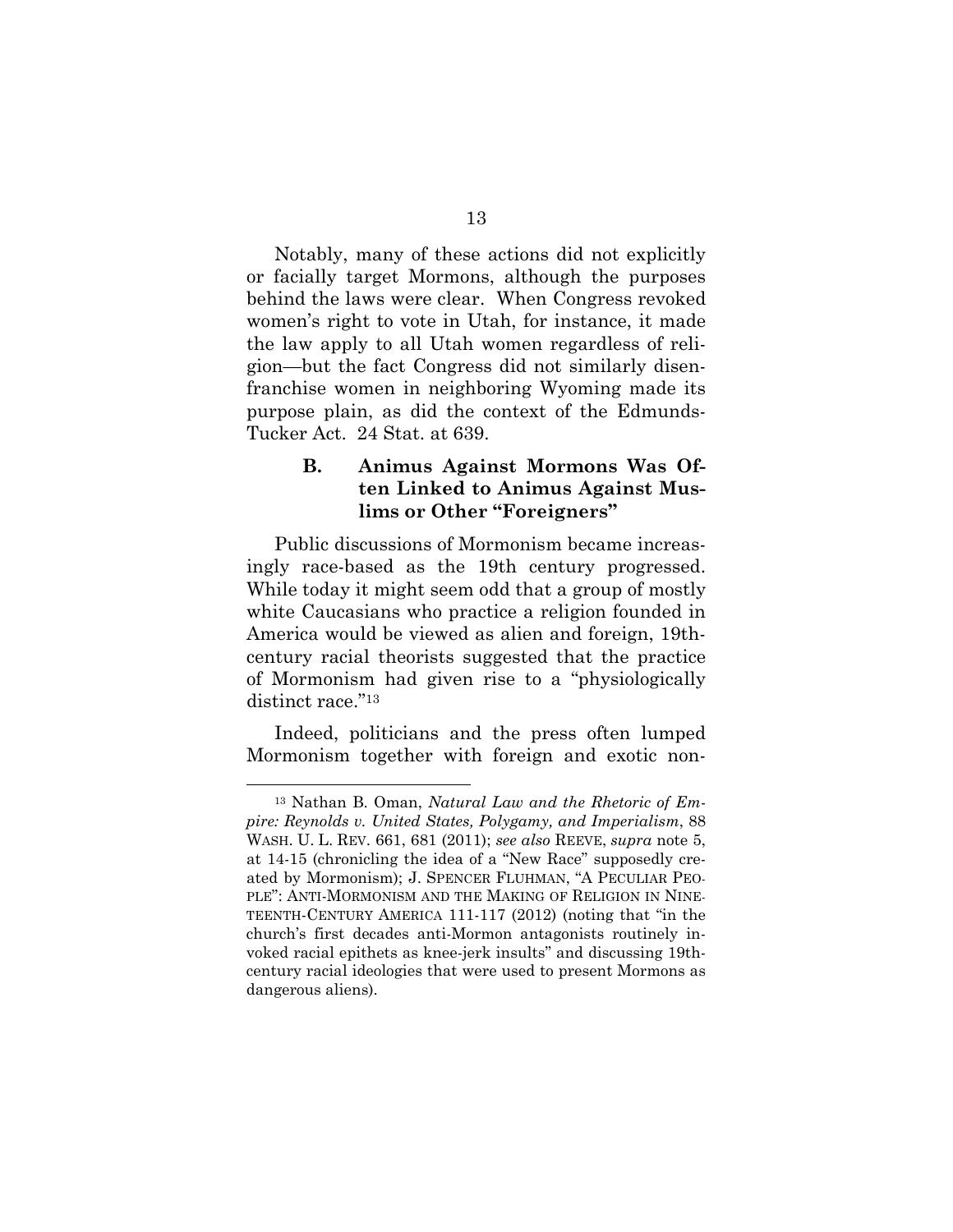Christian belief systems to emphasize its otherness. Thus, on the Pacific coast, concerns about Mormon immigration from Europe were coupled with concerns about immigration from Asia, both decried as examples of dangerous "oriental" outsiders.14 Mormons were also frequently compared to the Hindus of India, and labeled a barbaric people in need of oversight just like the British Raj oversaw India—a type of oversight that would be unacceptable for "real" Americans.15

Most relevant here, Mormons were attacked through comparisons to Muslims, especially the perceived violent and lustful Turks and Arabs. The Church's founder, Joseph Smith, was derided as an "'American Mohamet."<sup>16</sup> In popular books, Mormonism was identified with "'the deepest debauchery, superstition and despotism known to Paganism, Mohammedanism or Medieval Papacy.'"17

 <sup>14</sup> *See also* REEVE, *supra* note 5, at 215-220. In 1882, the same Congress that passed the anti-Mormon Edmunds Act also passed the Chinese Exclusion Act. *See* Chinese Exclusion Act of 1882, Pub. L. No. 47-126, ch. 126, § 1, 22 Stat. 58, 58-59 (1882); Kerry Abrams, *Polygamy, Prostitution, and the Federalization of Immigration Law*, 105 COLUM. L. REV. 641, 657-661 (2005).

<sup>15</sup> Oman, *supra* note 13, at 684-685. As Oman explains, this "creation of a Mormon race had legal implications. Their status as a degenerate people justified imperial control, hence the common equation of federal rule in Utah with the British Empire in India." *Id.* (footnote omitted).

<sup>16</sup> *See* REEVE, *supra* note 5, at 221.

<sup>17</sup> PATRICK Q. MASON, THE MORMON MENACE: VIOLENCE AND ANTI-MORMONISM IN THE POSTBELLUM SOUTH 103 (2011).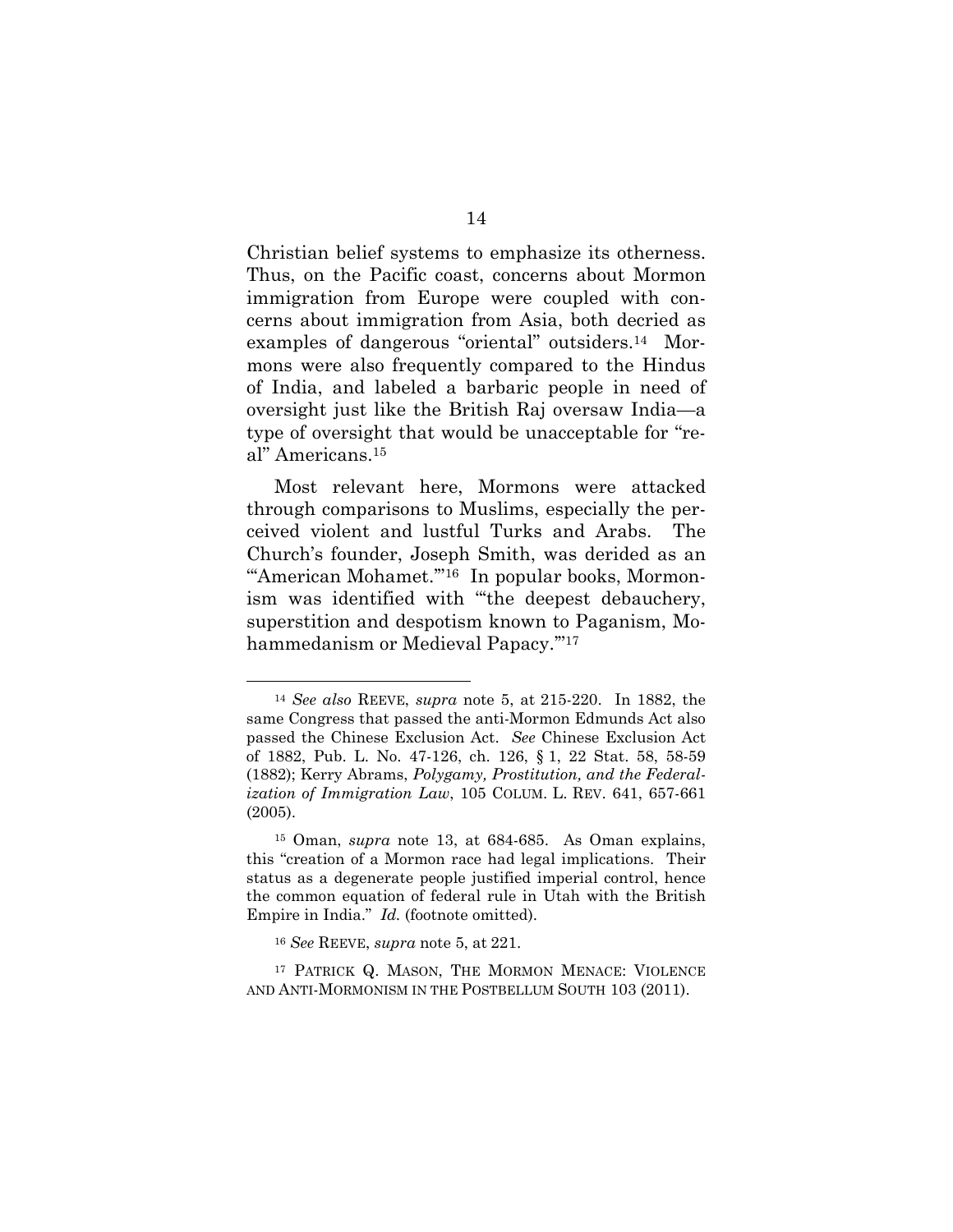This 1889 political cartoon illustrates how attacks on Mormonism employed comparisons between



Mormonism and Islam to paint Mormons in a negative light. The cartoon shows the anti-Mormon Senator George F. Edmunds of Vermont as a crusading Christian knight striking a prostrate man dressed as a Turk and identified on his headdress (enlarged in the inset) as a "Mormon bluebeard." And not only were Mormons likened to Muslims, but critics of Mormonism complained about the Latter-day Saints' "dangerously" sympathetic attitude toward Muslims.18

 <sup>18</sup> *See* FLUHMAN, *supra* note 13, at 109. Mormons do, indeed, have a long tradition of sympathy toward Muslims. In 1841, the Mormon city of Nauvoo enacted an ordinance promising "free toleration, and equal privileges in this city" to all oth-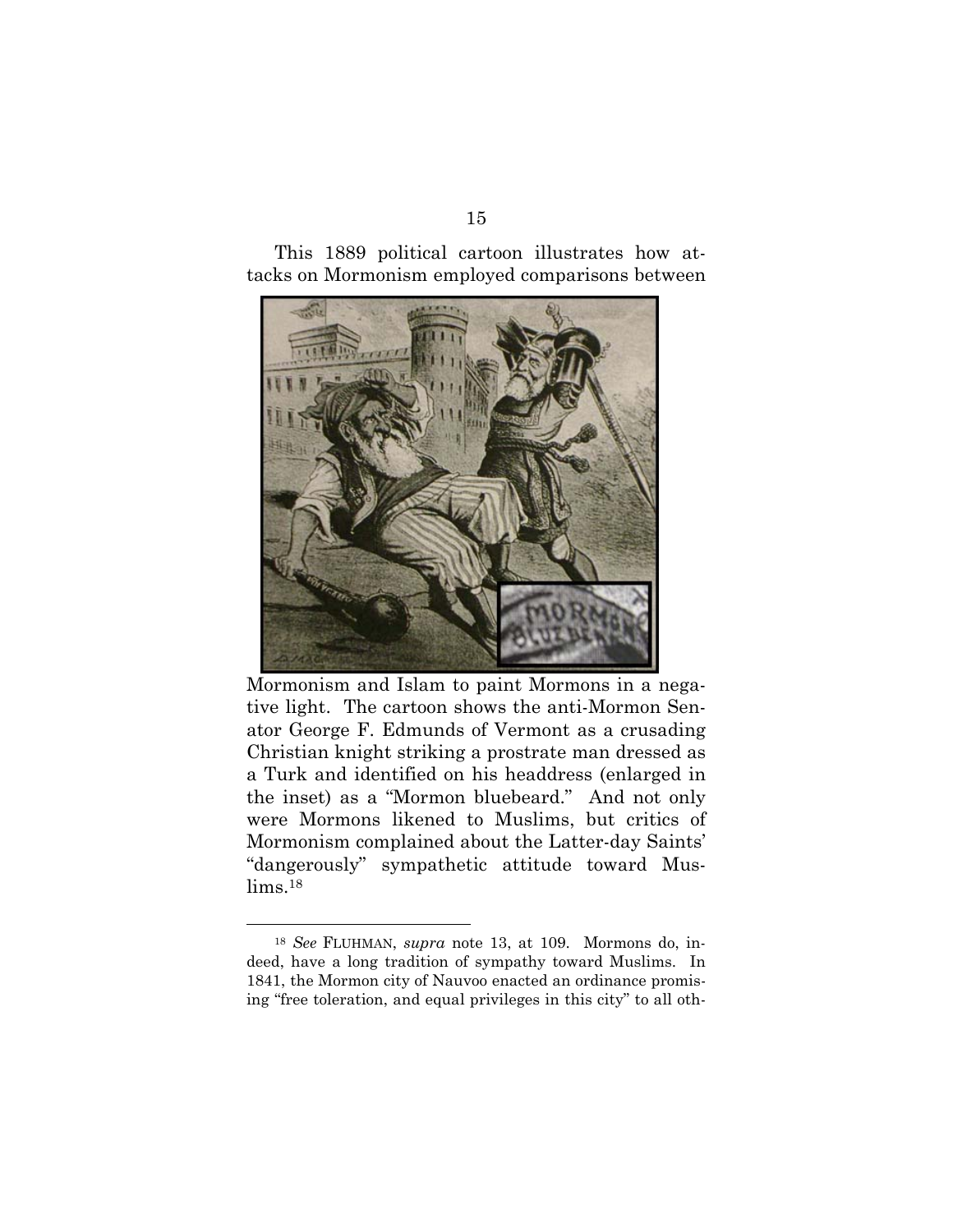#### **C. Nineteenth-Century Immigration Restrictions Targeted Mormons Because of Religious Animus**

The Executive Branch had a long history of attempting to limit Mormon immigration. As President Buchanan told Great Britain's Secretary of Foreign Affairs, "I would thank you to keep your Mormons at home."19 Other presidents followed suit even President Cleveland, one of the least antagonistic towards Mormons in that era, called on Congress to pass a law "to prevent the importation of Mormons into the country."20

These efforts to cut off Mormon immigration came at a transitional moment in the history of U.S. immigration law. For most of the 19th century, federal law placed no restrictions on migration. It was only in 1875, with the passage of the Page Act, that the federal government sought to substantially limit immigration. *See* Page Act of 1875, Sess. II, ch. 141, 18 Stat. 477 (1875); *Kleindienst v. Mandel*, 408 U.S. 753, 761 (1972).21 Congress did not, however, at-

er religions. As one scholar has observed, "[t]he only non-Christian religion specifically mentioned in the code was 'Mohammedans [Muslims],' which was a striking inclusion." REEVE, *supra* note 5, at 221.

19 Mulder, *supra* note 6, at 422 (quoting John Bassett Moore, ed., THE WORKS OF JAMES BUCHANAN (Philadelphia, 1910), X, 318.)

<sup>20</sup> *Id*. (quoting James D. Richardson, ed., MESSAGES AND PAPERS OF THE PRESIDENTS (New York: Bureau of National Literature, 1897), XI, 4947).

<sup>21</sup> *But see also* Gerald L. Neuman, *The Lost Century of American Immigration Law (1776-1875)*, 93 COLUM. L. REV.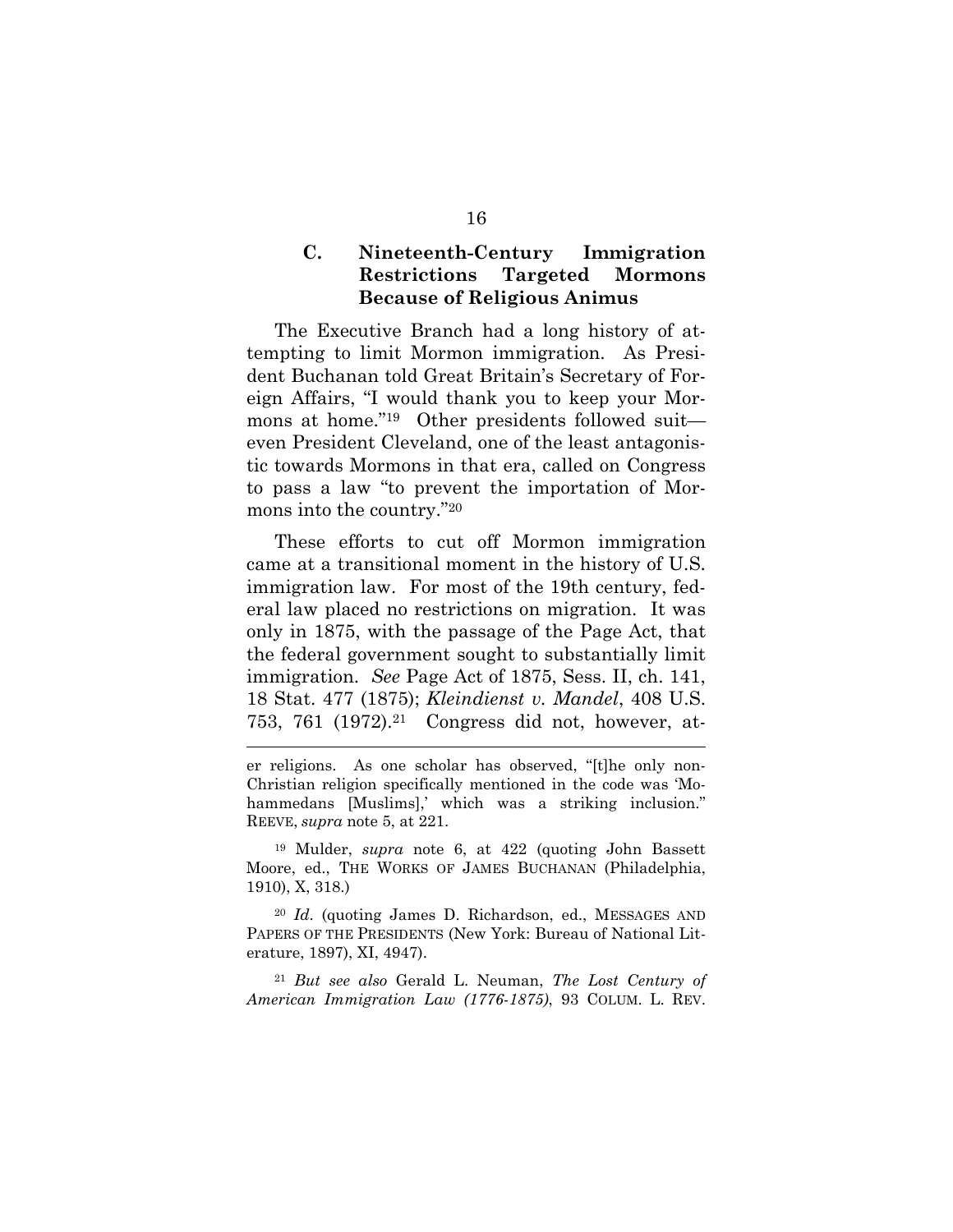tempt to impose religion-based immigration restrictions in the Page Act.

Lacking congressional action that could be the basis for excluding Mormons, in 1879 Secretary of State William Everts sent a letter to all American diplomatic officers, directing them to pressure European governments to stop Mormon emigration from their countries.22

The Secretary of State's official directive called on European governments to make sure the United States did not become "a resort or refuge for . . . crowds of misguided men and women," warning that "the bands and organizations [of Mormons] which are got together in foreign lands as recruits cannot be regarded as otherwise than a deliberate and systematic attempt to bring persons to the United States with the intent of violating their laws and committing crimes expressly punishable under the statute as penitentiary offenses."23 The letter denounced Mormon converts as coming from among the "ignorant classes," and implored foreign governments "to check the organization of these criminal enterprises."24

l

<sup>1833 (1993) (</sup>recounting the various ways that state law restricted immigration prior to 1875).

<sup>22</sup> William Evarts, *Circular No. 10, Sent to the Diplomatic Officers of the United States* (August 9, 1879) *in* U.S. DEP'T OF STATE, PAPERS RELATING TO THE FOREIGN RELATIONS OF THE UNITED STATES 11 (1880).

<sup>23</sup> *Id.* at 12.

<sup>24</sup> *Id*.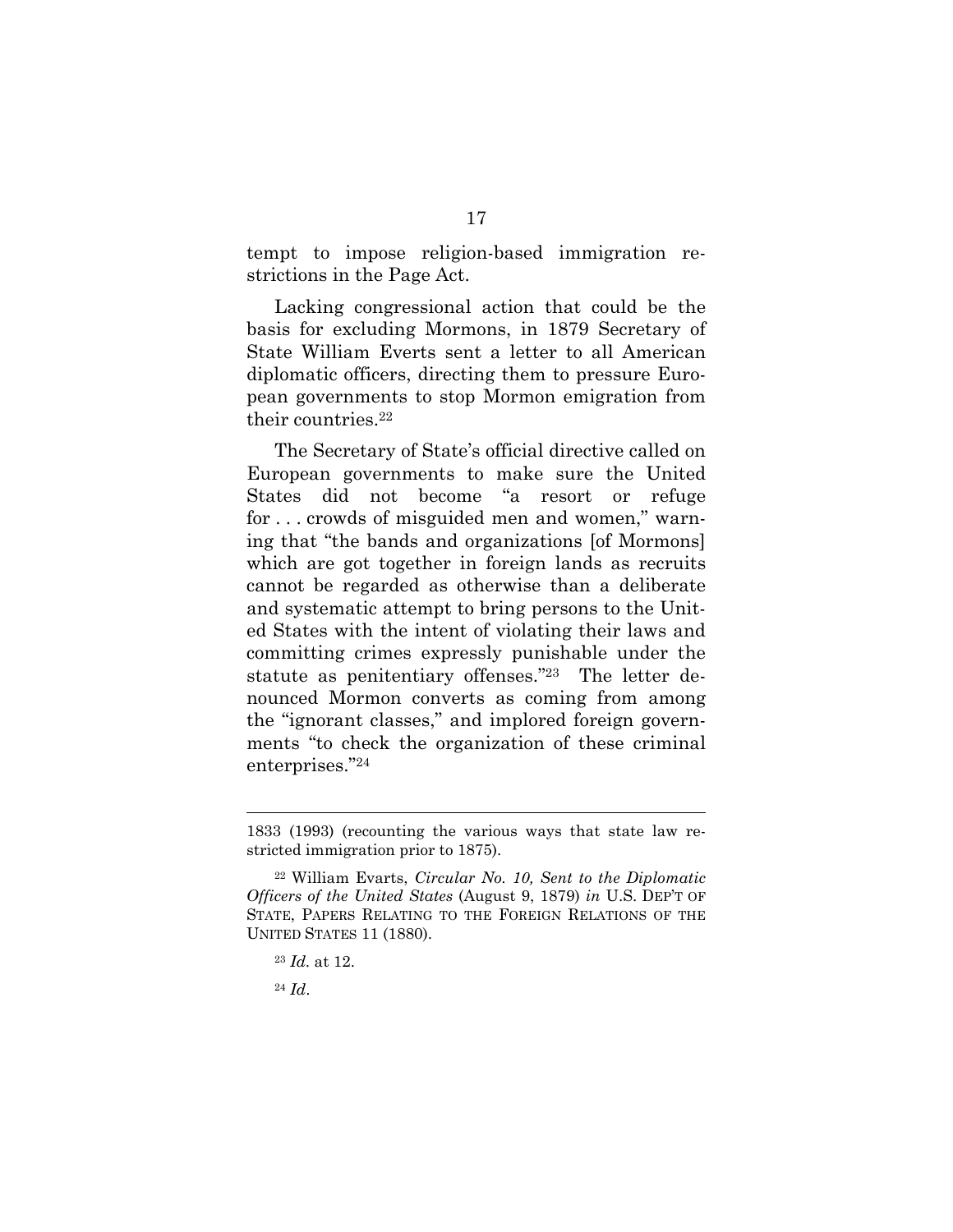This attempt by the Executive Branch to halt Mormon immigration was not well planned. The press quickly ridiculed America for asking other countries to do its dirty work, given that Congress had not passed any ban on Mormon immigration nor had the government taken any action to stop American Mormons from going abroad to recruit new converts in the first place.25 Several governments declined to take action, but anti-Mormon sentiment still grew in several countries, and some U.S. consular officials attempted to hinder Mormon immigration based on the State Department's directive. 26

As the American press and public clamored to reduce Mormon immigration, federal officials responded with attempts to detain and return Mormon immigrants at U.S. ports of entry.27 At New York City, for example, Mormons from England were detained and sent back to the United Kingdom, but the courts stepped in to protect the detained Mormons, granting them habeas relief.28

In 1888, responding to public claims that a recently arrived immigrant ship was packed with young woman for the imagined harems of Utah, fed-

 <sup>25</sup> Mulder*, supra* note 6, at 423-424.

<sup>26</sup> *See id*., at 423-424 & nn. 35-40; Ardis E. Parshall, *The Very Real Consequences of the American Government's 1879 Effort to Bar Mormon Immigration*, THE KEEPAPITCHININ, (Aug. 10, 2016), http://www.keepapitchinin.org/2016/08/10/the-veryreal-consequences-of-the-american-governments-1879-effort-tobar-mormon-immigration/.

<sup>27</sup> Mulder, *supra* note 6, at 424, 427-428.

<sup>28</sup> *See id*.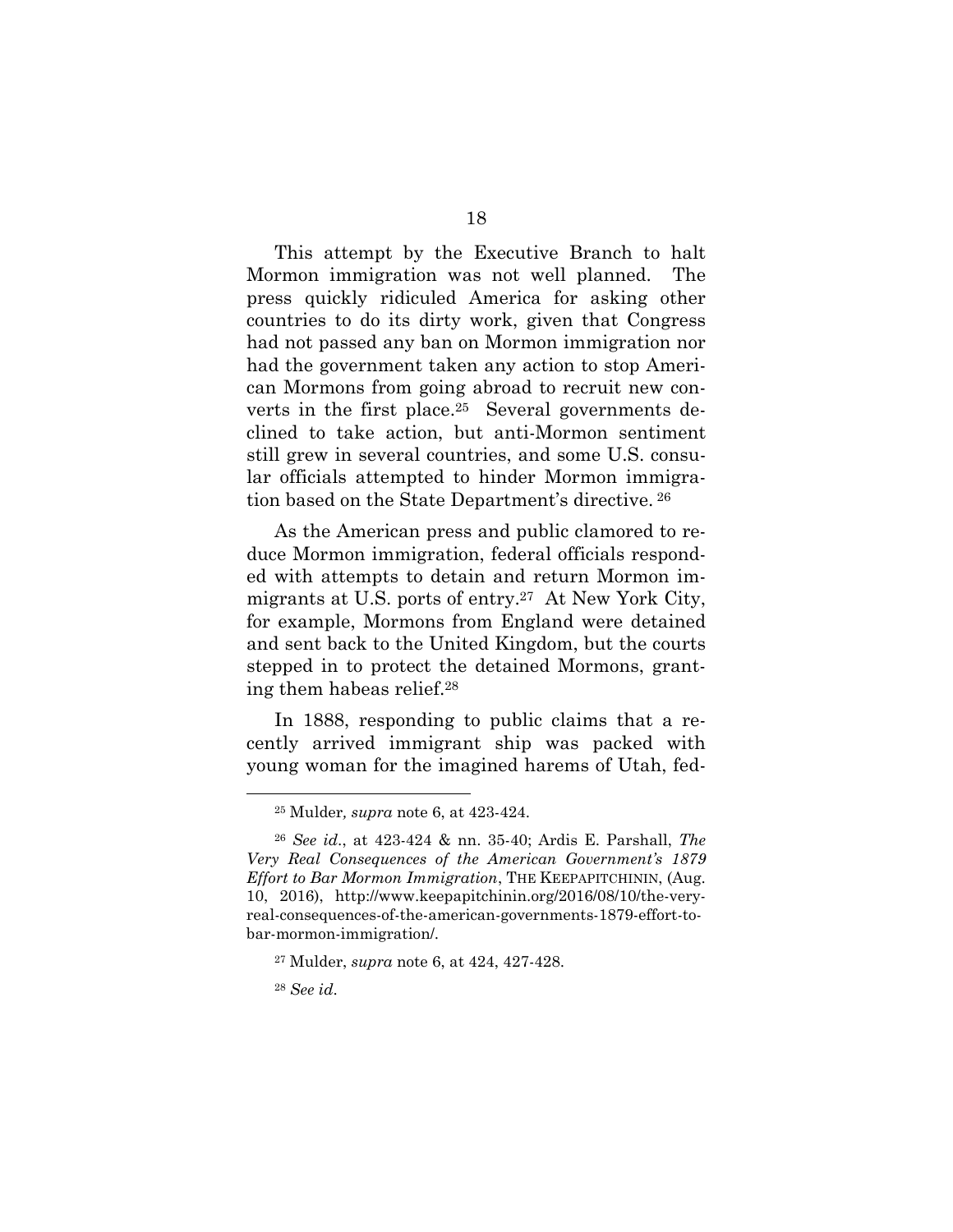eral officials moved in.29 As it turned out, the company of Mormons was evenly divided between men and women, consisting mainly of families. One of the women detained was reported in the press as "'guilty of being 53 years of age and having with her two innocent grandchildren.'"30 On other occasions, federal officials detained Latter-day Saint immigrants and then assisted Protestant missionaries in trying to persuade them to abandon Mormonism.31

In the late 1880s, Congress also moved to attack Mormon immigration directly. To facilitate immigration, the Church had created a financing mechanism called the "Perpetual Emigrating Fund" so Mormons living abroad could borrow money to pay for their passage, and then repay these funds once they were settled in the United States. In 1887, Congress disincorporated this fund and confiscated its assets. *See* Edmunds-Tucker Act, Pub. L. No. 49- 397, ch. 397, § 15, 24 Stat. 635, 637 (1887). The law prohibited the Utah territorial legislature from taking any steps to "create, organize, or in any manner recognize any such corporation or association, or to pass any law for the purpose of or operating to accomplish the bringing of persons into the said Territory for any purpose whatsoever." *Id.*

 <sup>29</sup> *Id.* at 428.

<sup>30</sup> *See id*.

<sup>31</sup> *See* Fred E. Woods, *Norfolk and the Mormon Folk: Latterday Saint Immigration Through Old Dominion (1887-90)*, 1 MORMON HIST. STUD. 72, 85-86 (2000).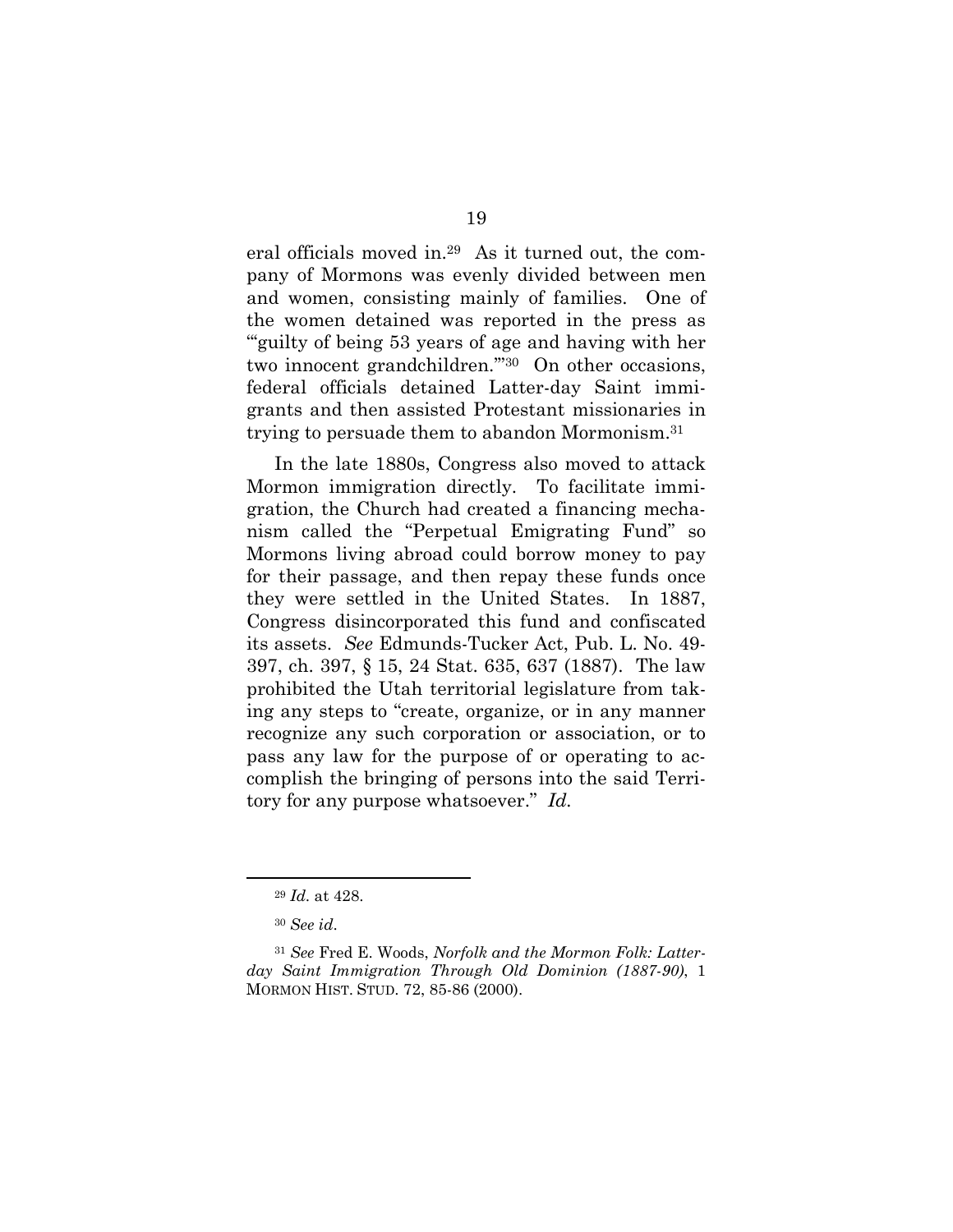#### **D. The Effects of the Federal Government's Targeting of Mormons Lingered for Decades**

Even after the Mormons publicly abandoned polygamy in 1890—the ostensible goal behind the federal government's hostility—the effects of the message of exclusion sent by the federal government's targeting of Mormonism and Mormon immigrants remained.

In 1898, the U.S. House of Representatives excluded one of Utah's duly elected Congressmen because he had engaged in (but had been pardoned for) polygamy.32 Five years later, the U.S. Senate embarked on a massive investigation of the Latter-day Saints when Utah sent another Mormon, Reed Smoot, to represent the state as its U.S. Senator.<sup>33</sup> During the resulting investigation, the media "references were overwhelming (three to one) to Mormonism as a danger to the American political system and way of life."34 The Senate investigative committee

 <sup>32</sup> The Congressman was Brigham H. Roberts, who had been pardoned for violation of federal anti-bigamy laws by President Grover Cleveland, along with other Mormon polygamists married prior to 1890.

<sup>33</sup> *See generally* KATHLEEN FLAKE, THE POLITICS OF AMERI-CAN RELIGIOUS IDENTITY: THE SEATING OF SENATOR REED SMOOT, MORMON APOSTLE (2004) (recounting the prolonged controversy over the election of Reed Smoot and the efforts to keep Mormons from full membership in the American political community).

<sup>34</sup> JAN SHIPPS, *From Satyr to Saint: American Perceptions of the Mormons, 1860-1960*, *in* SOJOURNER IN THE PROMISED LAND: FORTY YEARS AMONG THE MORMONS 51, 71 (2000).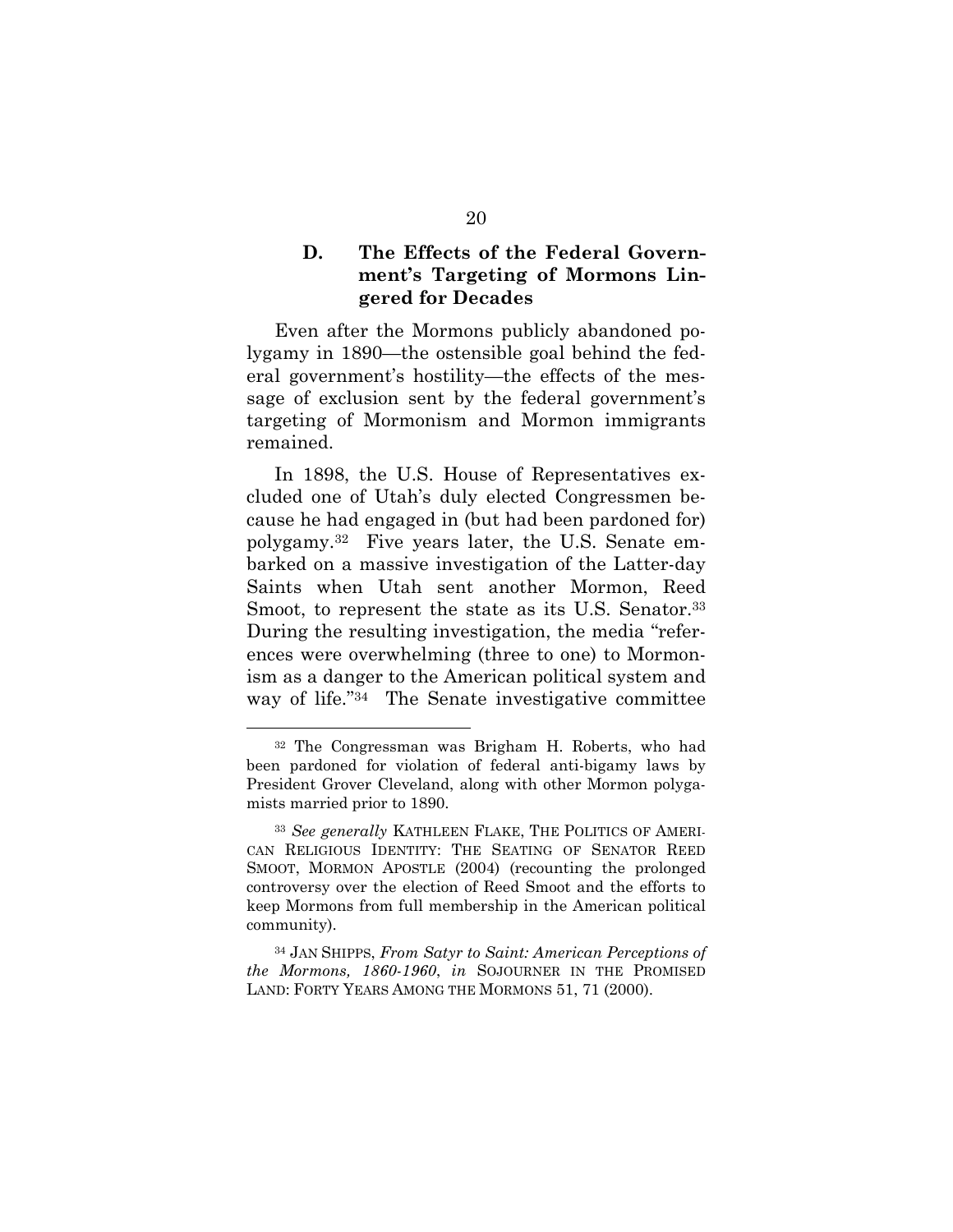ultimately produced thousands of pages devoted to the question of whether Mormons could be permitted to fully participate in the nation's political life. The committee voted to exclude Smoot, although the full Senate rejected its suggestion and seated Smoot in 1907. Even so, the message that non-Mormons were "insiders, favored members of the political community," *Lynch*, 465 U.S. at 688 (O'Connor, J., concurring), while Mormons were "outsiders, not full members of the political community," *id*., persisted.

A comprehensive scholarly study of Mormons in the media shows the nadir of treatment of Latterday Saints came in the 1880s, corresponding to the peak of the federal government's anti-Mormon crusade.35 But it took until well into the 20th century for the message sent by the government to dissipate. Decades after Mormons abandoned polygamy, media coverage of Latter-day Saints continued to be dominated by the suggestion that they were "un-American'" and bad citizens, mere "'human units [who] move[d] instantly and unquestionably at [the] command" of a religious "hierarch."<sup>36</sup> Indeed, echoes of the government's policy of exclusion in the 1880s continued to reverberate in the opening years of the 21st century. In 2007, one in four Americans continued to tell pollsters that they would be less likely to vote for a candidate solely because she was

 <sup>35</sup> *See* SHIPPS, *supra* note 35, at 63 (charting the negative treatment of Latter-day Saints based on a comprehensive database of media coverage of Mormonism).

<sup>36</sup> *Id.* at 67.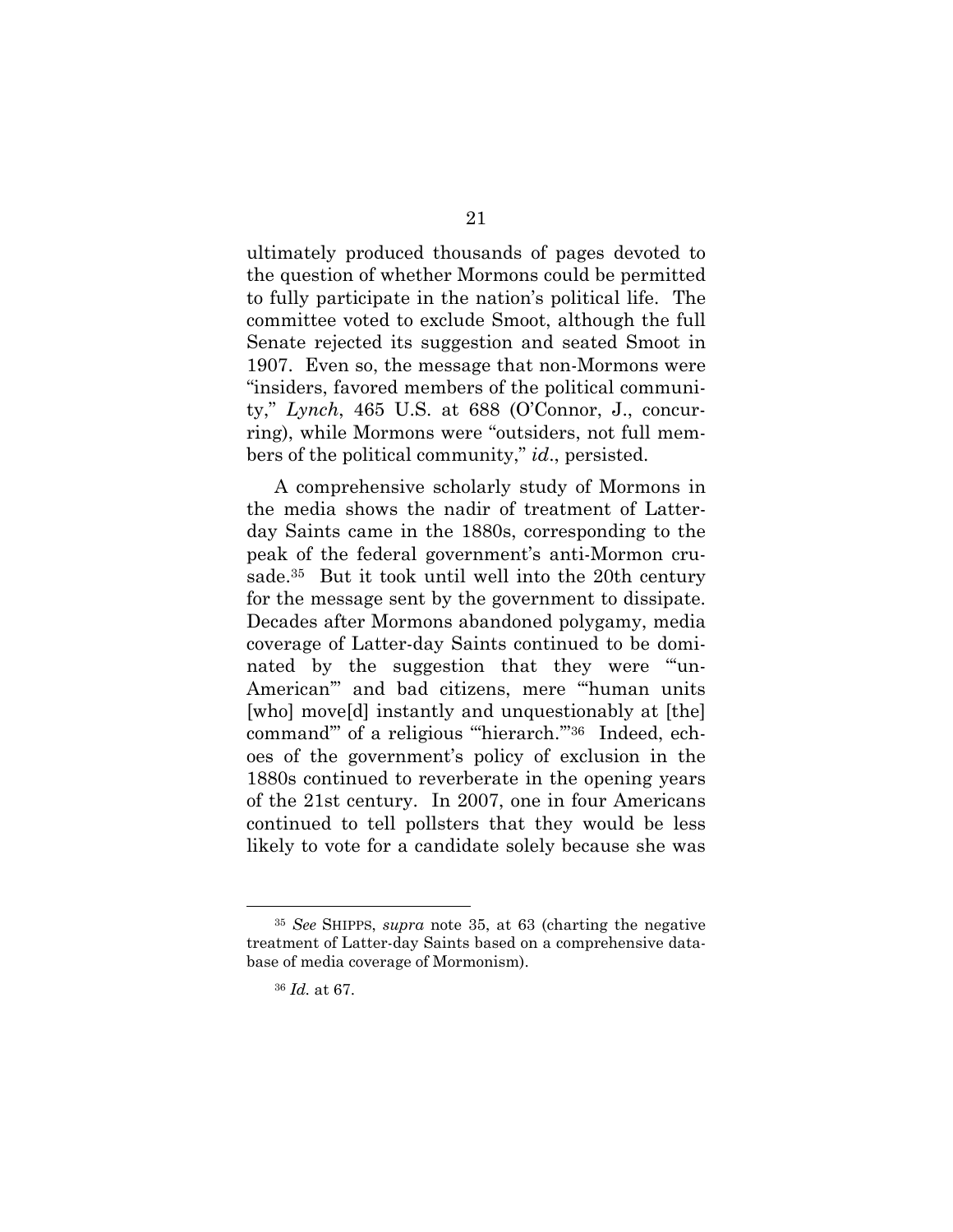Mormon.37 Of religions in America at the time, only Islam garnered greater suspicion.38

The Mormon experience illustrates the harms that result from the government targeting a particular religion. The federal government's actions against Mormons occurred at a time when First Amendment jurisprudence was in its infancy, and the law blessed government actions that today would be blatantly unconstitutional. Fortunately, this attitude toward religious minorities has been replaced in our law. *See Romer*, 517 U.S. at 634 ("To the extent *Davis* held that persons advocating a certain practice may be denied the right to vote, it is no longer good law. To the extent it held that the groups designated in the statute may be deprived of the right to vote because of their status, its ruling could not stand without surviving strict scrutiny, a most doubtful outcome." (citations omitted)). But this history shows the negative and long-lasting effects of government action aimed at religious minorities.

 <sup>37</sup> *See* Scott Keeter & Gregory Smith, *Public Opinion About Mormons*, PEW RESEARCH CENTER (Dec. 4, 2007), http://www. pewresearch.org/2007/12/04/public-opinion-about-mormons.

<sup>38</sup> *See Public Expresses Mixed Views of Islam, Mormonism*, PEW RESEARCH CENTER (Sept. 25, 2006), http://www.pewforum. org/2007/09/26/public-expresses-mixed-views-of-islammormonism/.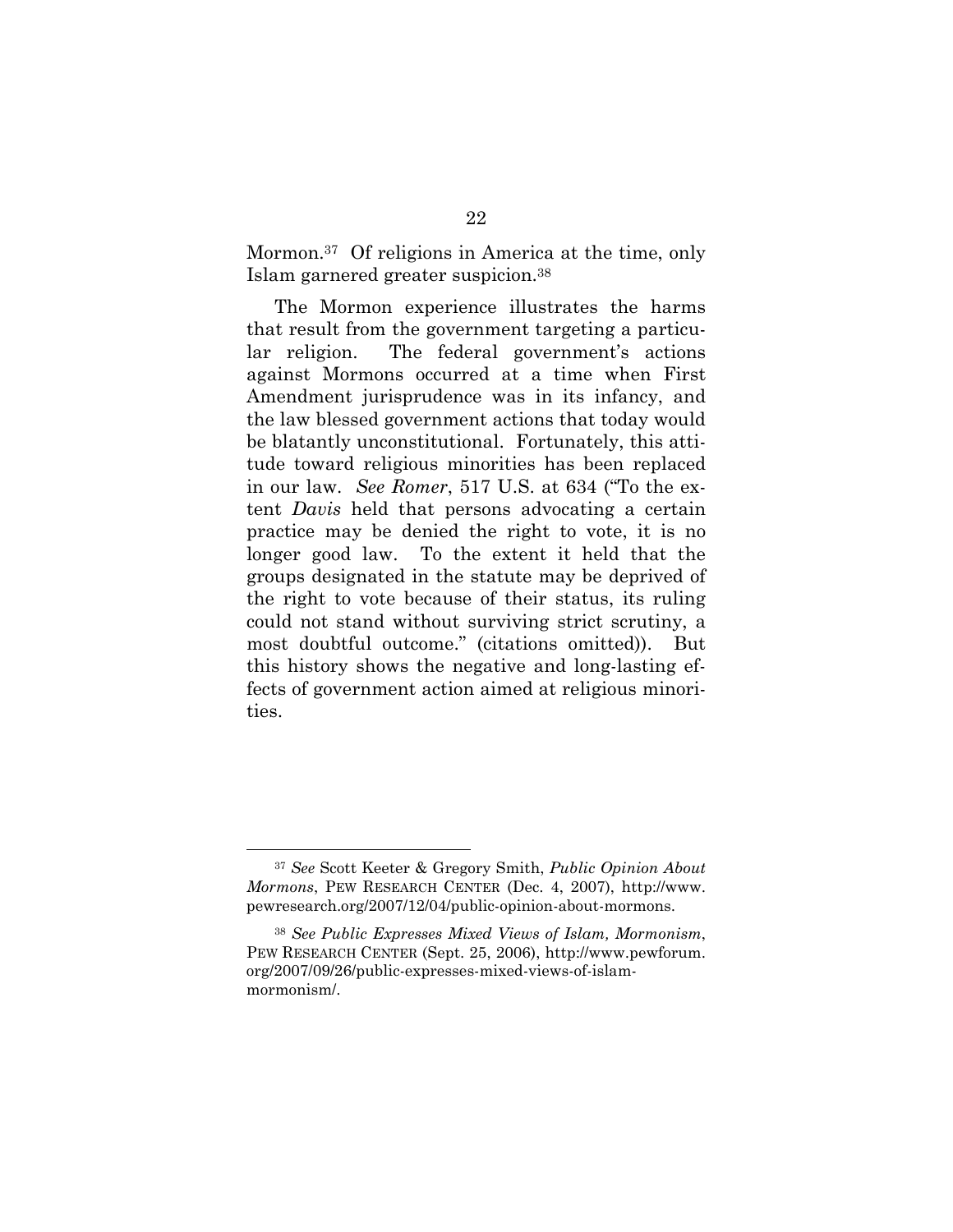### **II. The First Amendment Requires Courts to Take a Hard Look at the Government's Justifications and Motivations for Actions That Disparately Affect a Religious Group**

The Mormon historical experience underscores the need for rigorous judicial scrutiny of allegedly discriminatory government action, and for careful consideration of the purposes behind even facially neutral orders.

This Court has made clear that "'the First Amendment mandates government neutrality'" with respect to religion. *McCreary Cnty., Kentucky v. Am. Civil Liberties Union of Kentucky*, 545 U.S. 844, 861 (2005). Favoring one religion over another impermissibly "sends the ancillary message to . . . nonadherents that 'they are outsiders, not full members of the political community, and an accompanying message to adherents that they are insiders, favored members of the political community.'" *Santa Fe Indep. Sch. Dist. v. Doe*, 530 U.S. 290, 309 (2000) (citation omitted).

To determine whether the Executive Order's territory-based approach was pretextual rather than truly neutral, the Fourth Circuit assessed what it described as "ample evidence that national security is not the true reason" for the Executive Order. *Int'l Refugee Assistance Project v. Trump*, 857 F.3d 554, 591 (4th Cir. 2017); *see id.* at 575-577, 594-597. In the Ninth Circuit action, the district court similarly focused on what it described as "significant and unrebutted evidence of religious animus driving the promulgation of the Executive Order and its related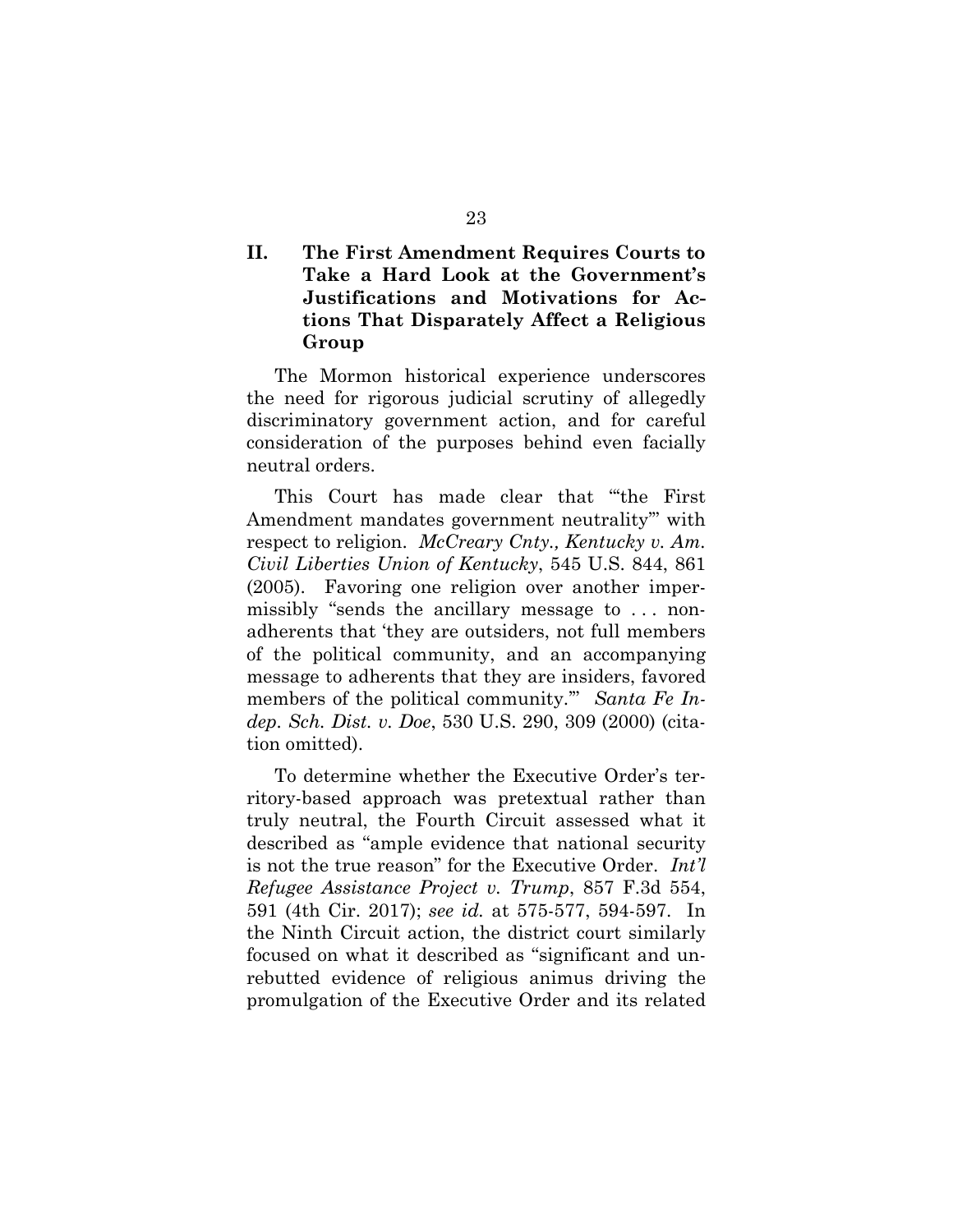predecessor." *Hawai'i v. Trump*, No. CV 17-00050 DKW-KSC, 2017 WL 1011673, at \*13 (D. Haw. Mar. 15, 2017). This evidence is thoroughly cataloged in the opinions and the parties' briefs, but includes such facts as then-candidate Trump's press release calling "'for a total and complete shutdown of Muslims entering the United States.'" *Int'l Refugee Assistance Project*, 857 F.3d at 594.39

As this Court has explained, "facial neutrality" cannot shield "[o]fficial action that targets religious conduct for distinctive treatment." *Church of the Lukumi Babalu Aye*, 508 U.S. at 534. To prevent "religious gerrymanders," *id.* at 534, courts must not "turn a blind eye to the context in which [a] policy" arises. *McCreary Cnty.*, 545 U.S. 844, 866 (citation and quotation marks omitted); *see also Washington v. Trump*, 847 F.3d 1151, 1167-68 (9th Cir. 2017) (citing *Church of the Lukumi Babalu Aye*, 508 U.S. at 534). This Court should thus closely examine the "readily discoverable fact[s]" leading to the govern-

 <sup>39</sup> The day after then-candidate Trump issued this press release, the Mormon Church took the rare step of issuing a statement in response, pointing to the words of Church founder Joseph Smith, who said, "I am bold to declare before Heaven that I am just as ready to die in defending the rights of a Presbyterian, a Baptist, or a good man of any denomination; for the same principle which would trample upon the rights of the Latter-day Saints would trample upon the rights of the Roman Catholics, or of any other denomination who may be unpopular and too weak to defend themselves."The Church of Jesus Christ of Latter-day Saints, *Church Points to Joseph Smith's Statements on Religious Freedom, Pluralism*, MORMON NEWS-ROOM (Dec. 8, 2015), http://www.mormonnewsroom.org/article/ church-statement-religious-freedom-pluralism.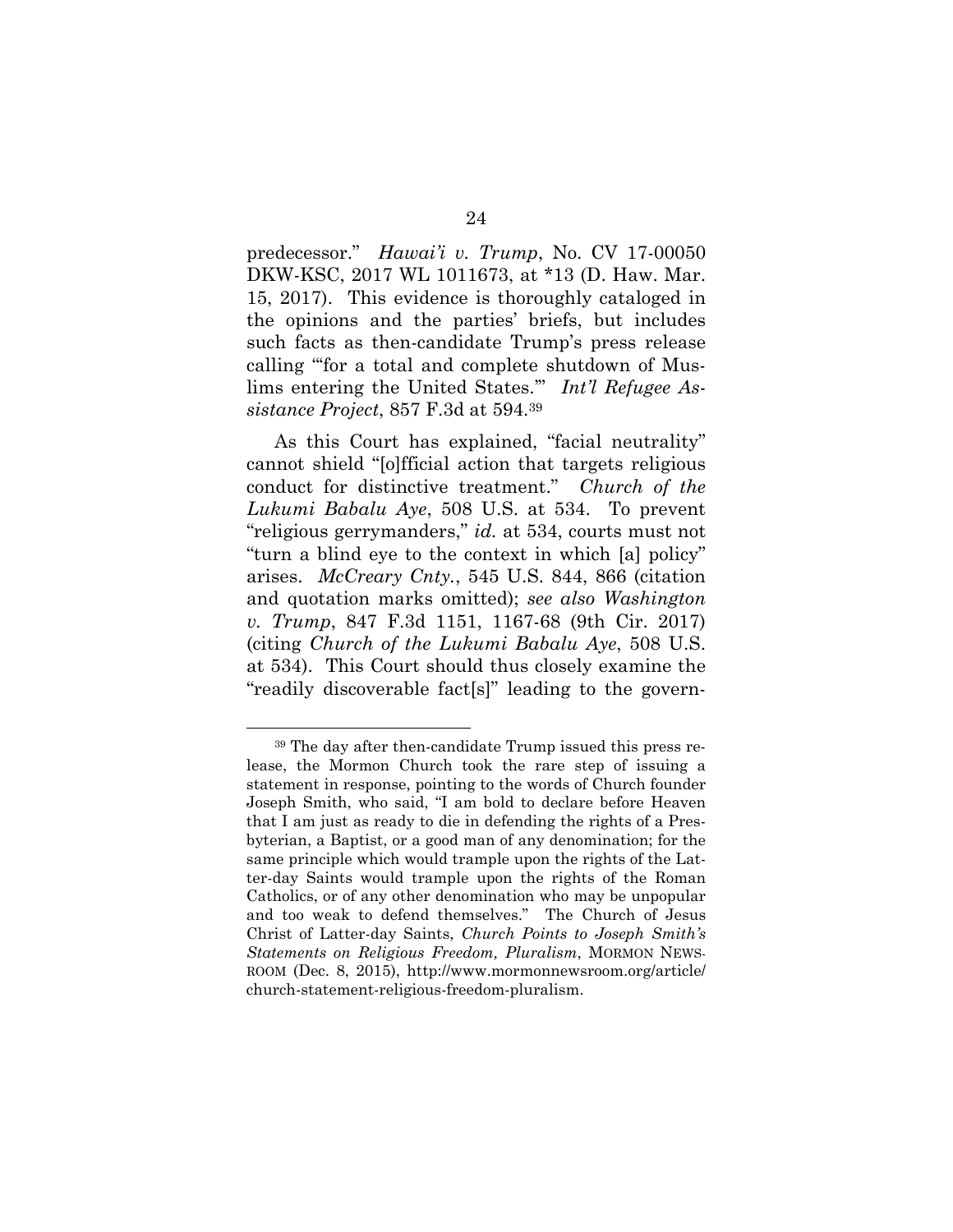ment action, including the "historical context" and the "sequence of events." *McCreary Cnty.*, 545 U.S. at 862.

The Mormon experience illustrates why it is important for courts to carefully examine the government's proffered reasons for singling out religious minorities. In the 19th century, American government officials relied on religious identity as a proxy for determining the risk of lawlessness and danger posed by Mormon immigrants and refugees. Federal officials insisted that Mormon immigrants must be detained and returned because they would likely violate anti-bigamy laws.40

Yet, contrary to the claims made by government officials, American Mormon missionary efforts abroad were not aimed at beguiling young women to immigrate to Mormon harems in Utah. These fantasies bore little if any relationship to the realities of the overwhelming majority of Mormon families who wished to enter the United States to escape persecution in their home countries and to unite with their co-religionists in the Utah territory. Excluding members of a religious group on the basis of stereotypes was (and is) a poor method of identifying those planning to break the law.

It is easy to understand how such a religious test would be a tempting proxy for assessing the risks of would-be immigrants, especially when such a religious test coincides with or is in reaction to popular

 <sup>40</sup> *See* Evarts, *supra* note 22, at 11; Mulder, *supra* note 6, at 422-424.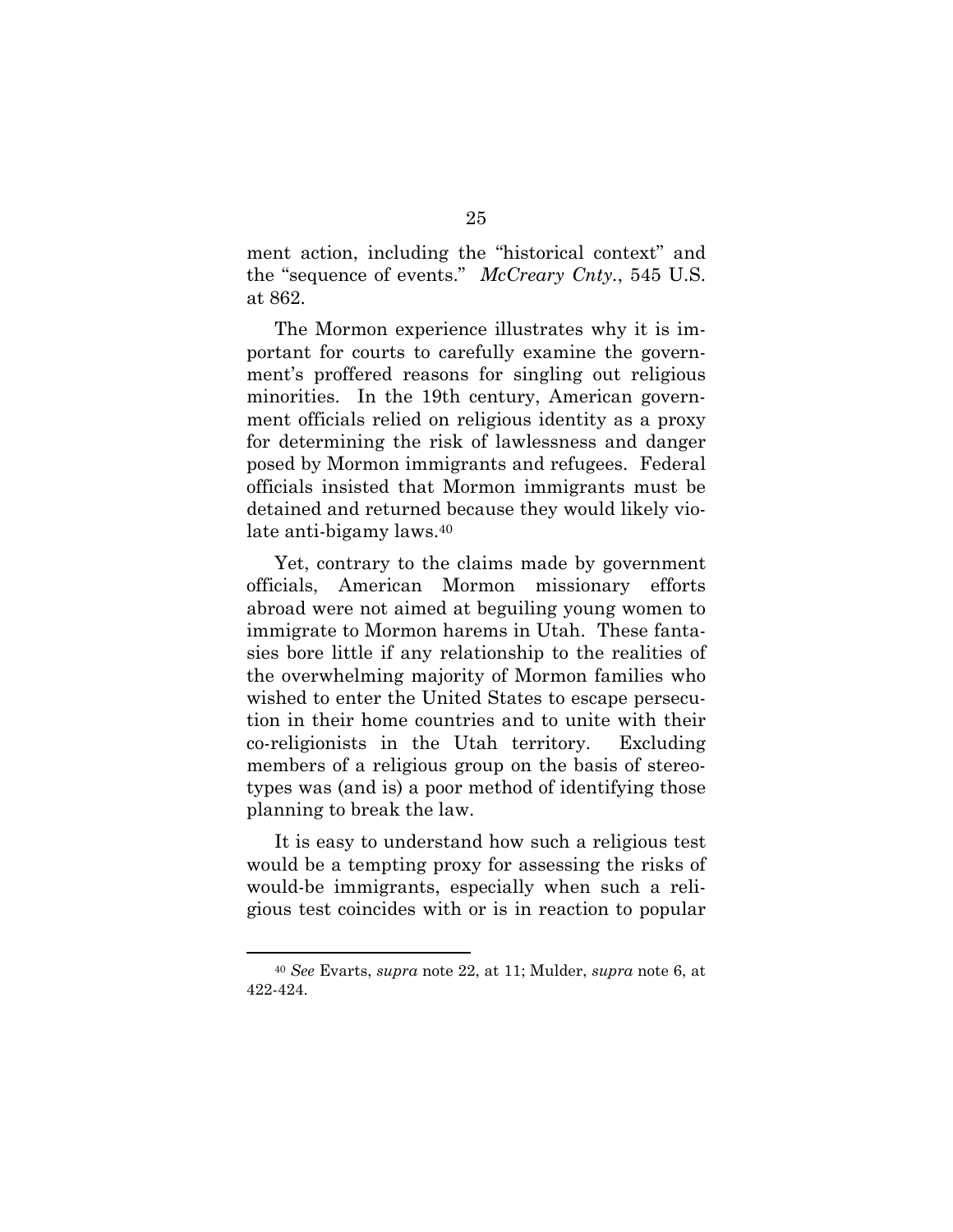passions. This is precisely why the courts have an obligation to look beyond the government's purported justifications to determine whether they are religious gerrymanders.

Accordingly, amici urge this Court to take a hard look at the entire context of government action that may have a disparate impact on religious minorities. Amici do not, however, take a position on what specific contextual evidence the courts should have considered in these cases, whether the government's national security justifications were pretextual, or whether the issue is even justiciable at this stage.

#### **CONCLUSION**

This Court has long held that the judiciary has a special role in scrutinizing government action motivated by "prejudice against discrete and insular minorities." *United States v. Carolene Products Co.*, 304 U.S. 144, 152 n.4 (1938). And as this Court has explained, "facial neutrality" cannot shield "[o]fficial action that targets religious conduct for distinctive treatment." *Church of the Lukumi Babalu Aye*, 508 U.S. at 534. Amici thus respectfully urge the Court to subject the Executive Order to close scrutiny for a religious animus to prevent repeating the harms of the past.